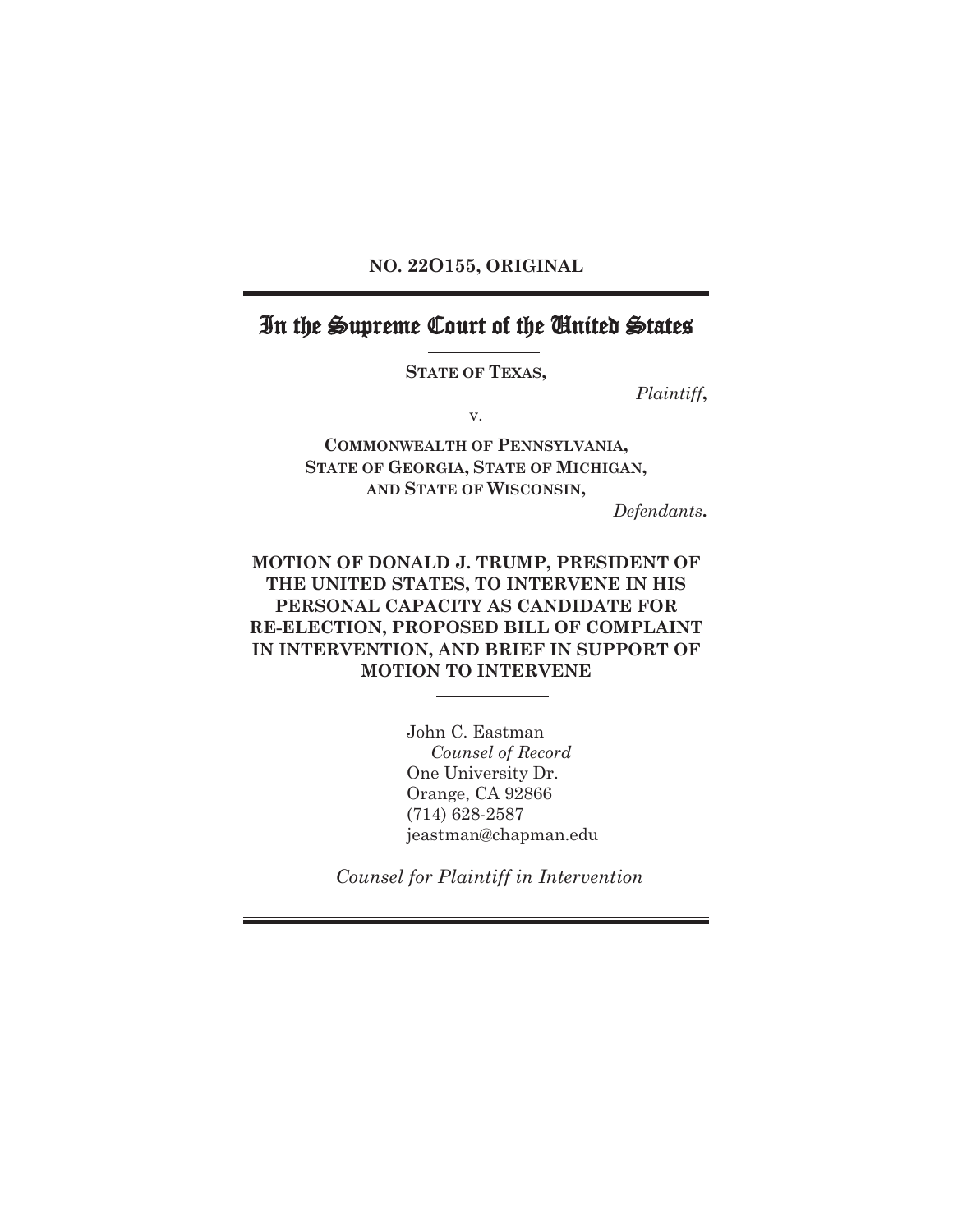# **TABLE OF CONTENTS**

| Page |
|------|
|      |
|      |
|      |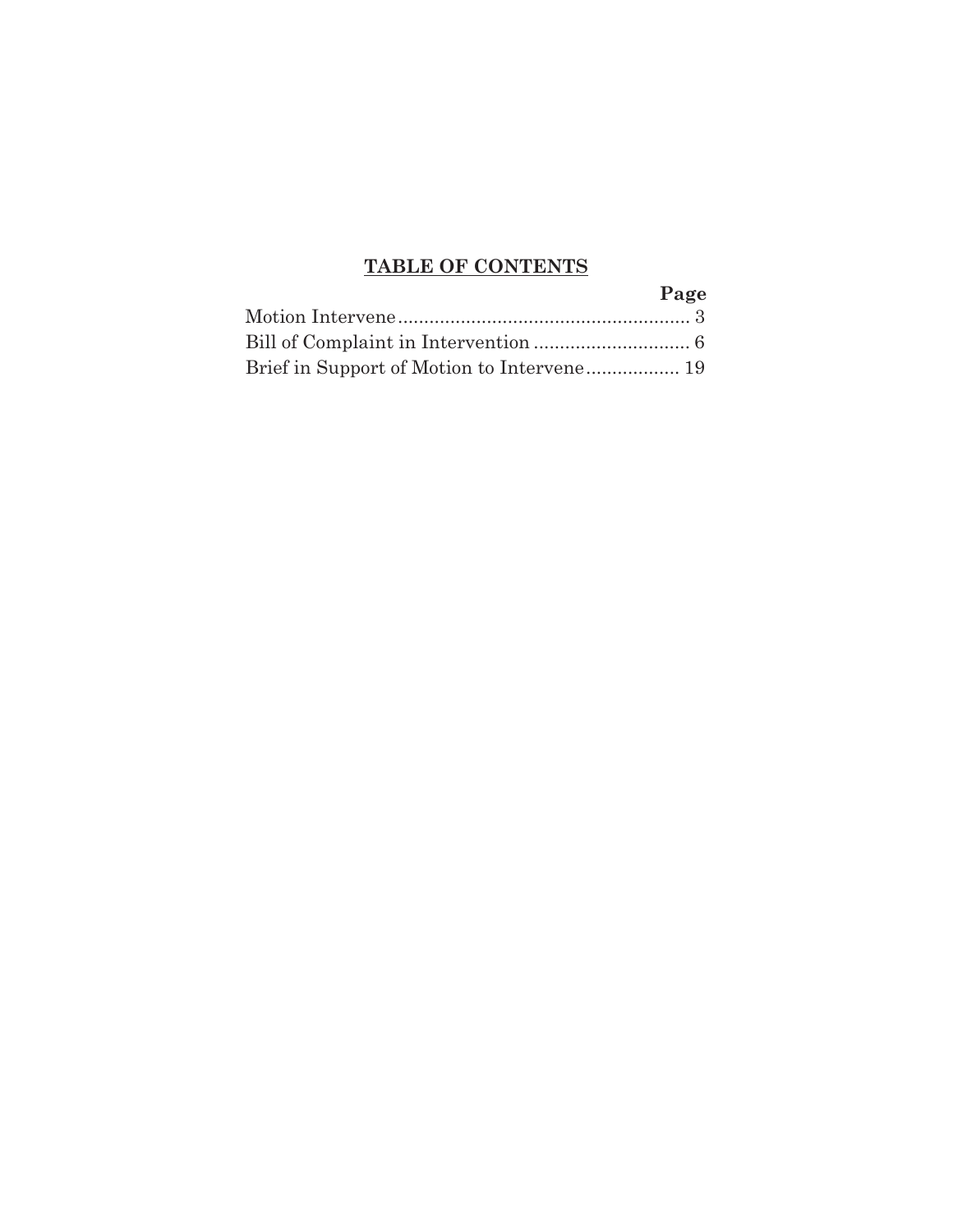**NO. 22O155, ORIGINAL** 

# In the Supreme Court of the United States

**STATE OF TEXAS,** 

*Plaintiff***,** 

v.

**COMMONWEALTH OF PENNSYLVANIA STATE OF GEORGIA, STATE OF MICHIGAN, STATE OF WISCONSIN,** 

*Defendants***,** 

**DONALD J. TRUMP, PRESIDENT OF THE UNITED STATES, IN HIS PERSONAL CAPACITY AS CANDIDATE FOR RE-ELECTION TO THE OFFICE OF PRESIDENT,**  *Plaintiff in Intervention.*

#### **MOTION TO INTERVENE**

John C. Eastman *Counsel of Record*  One University Dr. Orange, CA 92866 (714) 628-2587 jeastman@chapman.edu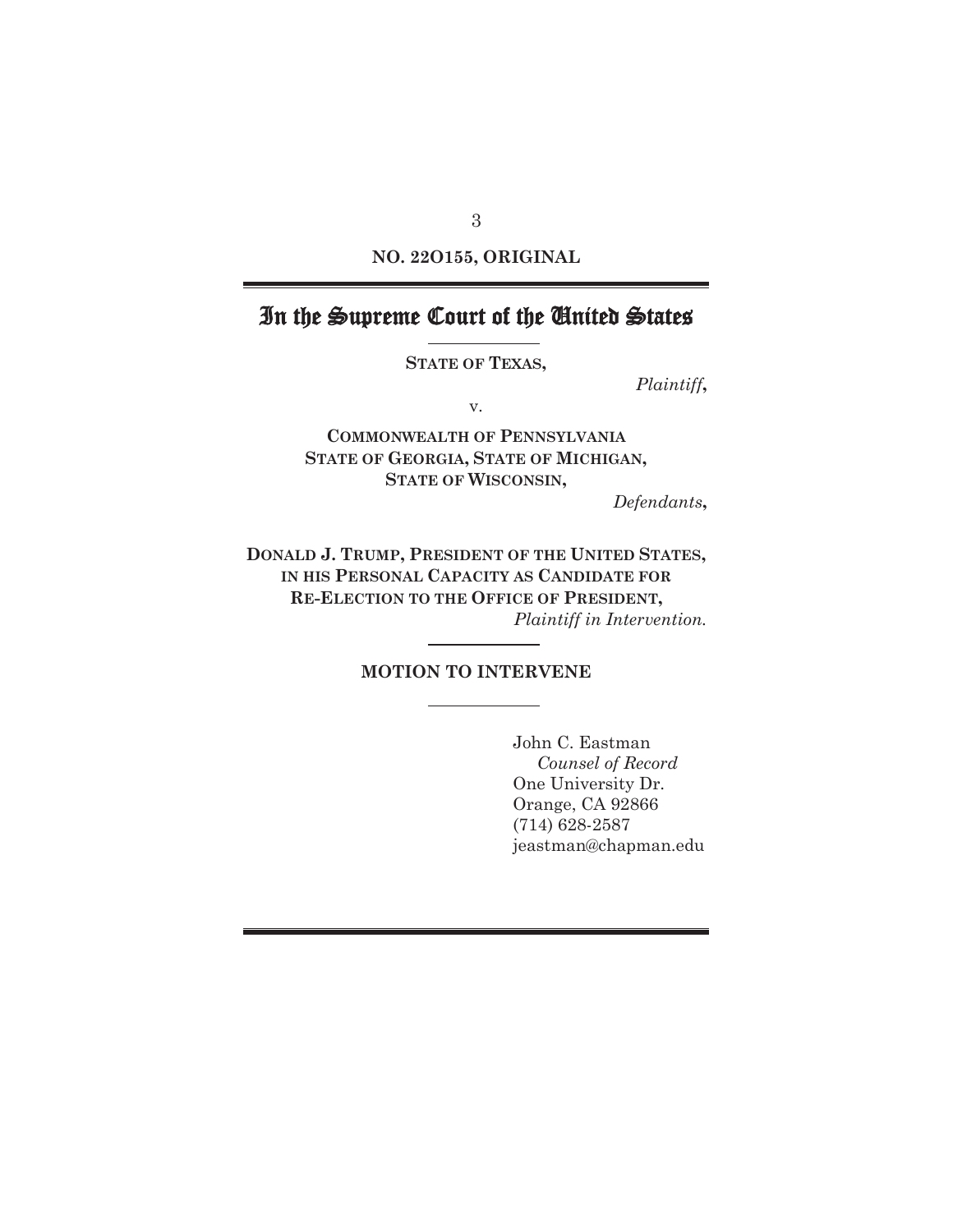Donald J. Trump, President of the United States, respectfully seeks leave to intervene in the pending original jurisdiction matter of *State of Texas v. Commonwealth of Pennsylvania, et al.*, No. 22O155 (filed Dec. 7, 2020).

Plaintiff in Intervention seeks leave to file the accompanying Bill of Complaint in Intervention against the Commonwealth of Pennsylvania and the States of Georgia, Michigan, and Wisconsin ("Defendant States"), challenging their administration of the 2020 presidential election.

There is no Eleventh Amendment bar to the intervention by a private party whose rights are affected by an original action between States. See, *Maryland v. Louisiana,* 451 U.S. 725, 745, fn. 21 (1981) ("[I]t is not unusual to permit intervention of private parties in original actions"); *Arizona v. California,* 460 U.S. 605, 614 ([O]ur judicial power over the controversy is not enlarged by granting leave to intervene, and the States' sovereign immunity, protected by the Eleventh Amendment, is not compromised"). *See also*, *Texas v. Louisiana*, 416 U.S. 965 (1974) (city in Texas permitted to intervene); *Arizona v. California*, 373 U.S. 546 (1963) (state agencies); *Oklahoma v. Texas*, 258 U.S. 574, 581 (1922) (noting that numerous parties intervened to make claims to the property over which the Court had taken control and that "ancillary" jurisdiction over such claims was proper "although independent suits to enforce the claims could not be entertained in that court").

As set forth in the accompanying brief and Complaint in Intervention, election officials in each of the Defendant States altered or otherwise failed to enforce state election laws in the conduct of the 2020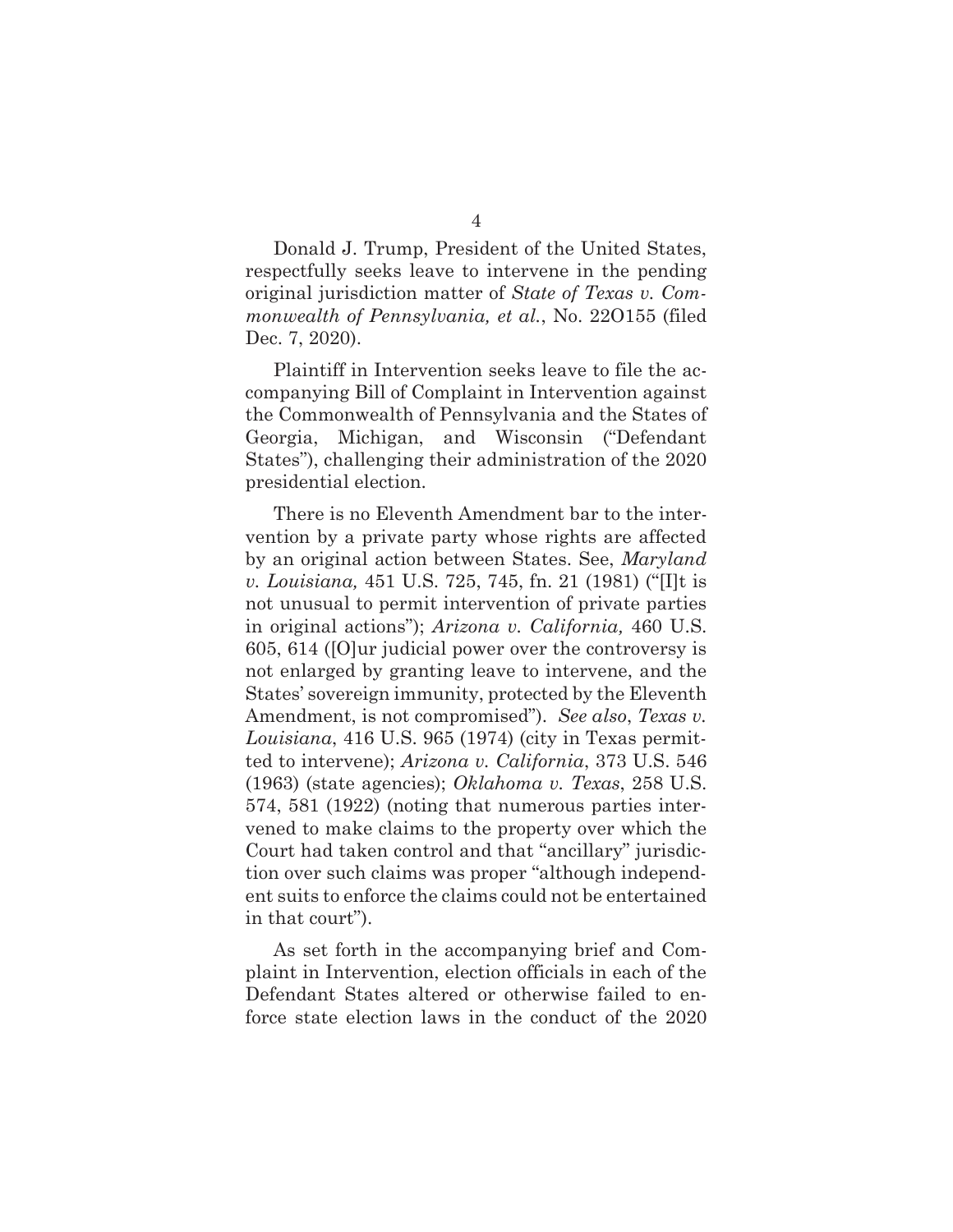election. The violations of *state* election law, which is the "manner" the Legislatures of the States have established for choosing presidential electors, violates the Electors Clause of the U.S. Constitution and thus this matter arises under federal law. *See Bush v Gore*, 531 U.S. 98, 113 (2000) ("significant departure from the legislative scheme for appointing Presidential electors presents a federal constitutional question") (Rehnquist, C.J., concurring). Moreover, as explained more fully in the complaint filed by Texas, the number of ballots affected by illegal conduct of state elections officials greatly exceeds the current margin between Plaintiff in Intervention and his opponent in the election for the Office of President in each of the respective Defendant States, and the four Defendant States collectively have a sufficient number of electoral votes to affect the result of the vote in the Electoral College for the Office of President. Proposed Plaintiff in Intervention therefore clearly has a stake in the outcome of this litigation.

This Court should grant leave to file the Complaint in Intervention.

December 9, 2020 Respectfully submitted,

John C. Eastman *Counsel of Record*  One University Dr. Orange, CA 92866 (714) 628-2587 jeastman@chapman.edu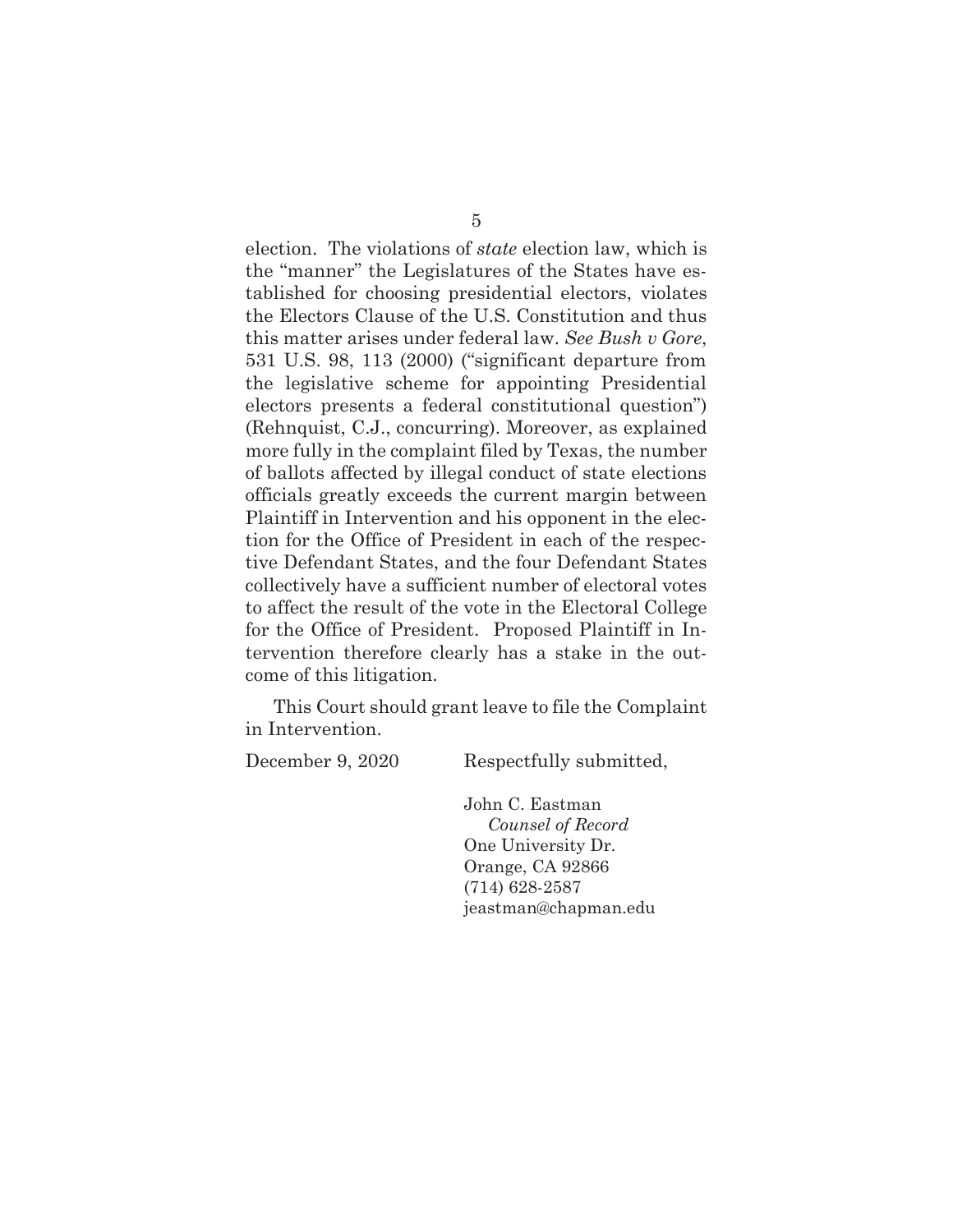**NO. 22O155, ORIGINAL** 

# In the Supreme Court of the United States

**STATE OF TEXAS,** 

*Plaintiff***,** 

v.

**COMMONWEALTH OF PENNSYLVANIA STATE OF GEORGIA, STATE OF MICHIGAN, STATE OF WISCONSIN,** 

*Defendants***,** 

**DONALD J. TRUMP, PRESIDENT OF THE UNITED STATES, IN HIS PERSONAL CAPACITY AS CANDIDATE FOR RE-ELECTION TO THE OFFICE OF PRESIDENT,**  *Plaintiff in Intervention.*

**BILL OF COMPLAINT IN INTERVENTION** 

John C. Eastman *Counsel of Record*  One University Dr. Orange, CA 92866 (714) 628-2587 jeastman@chapman.edu

6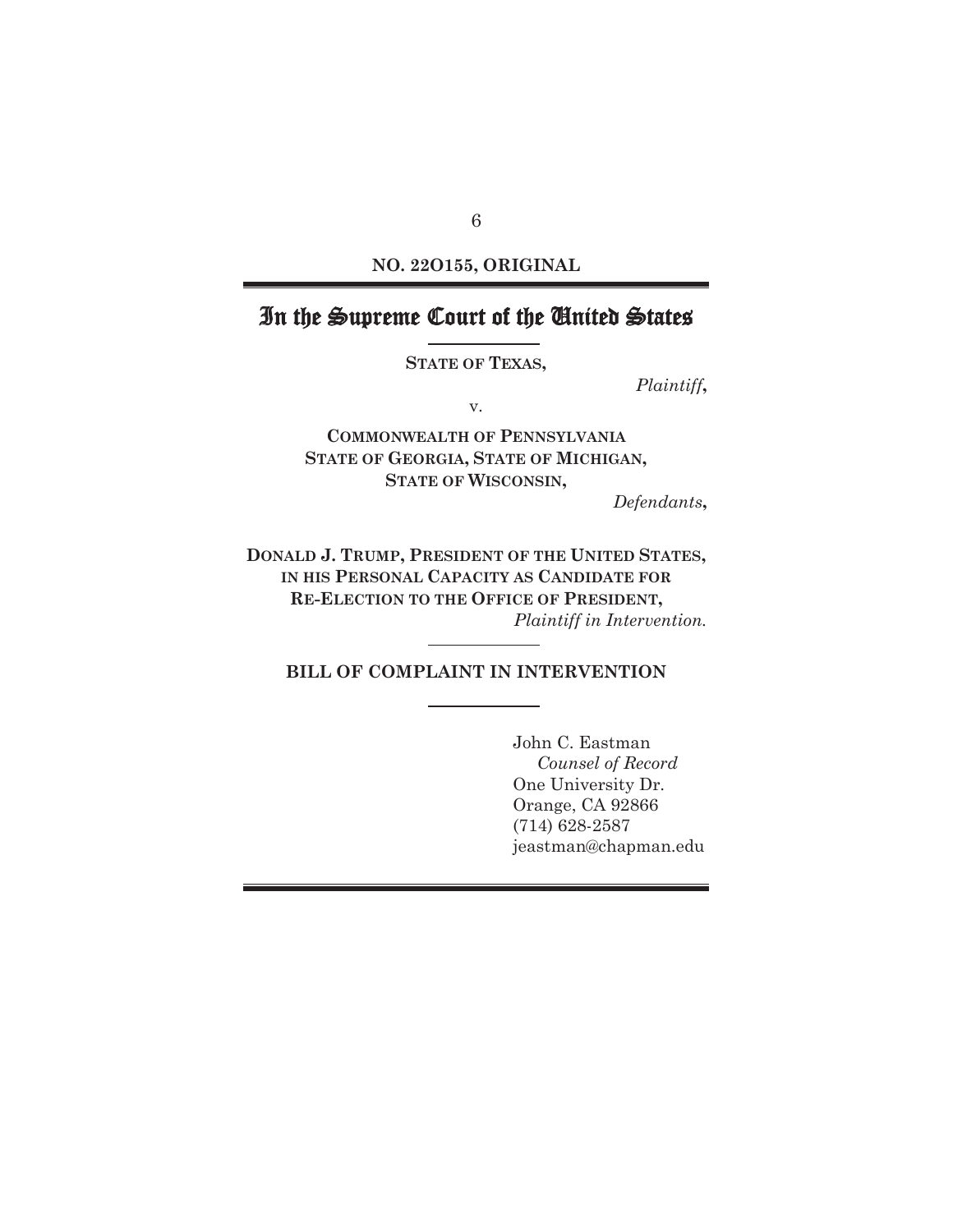# **TABLE OF CONTENTS**

# **Pages**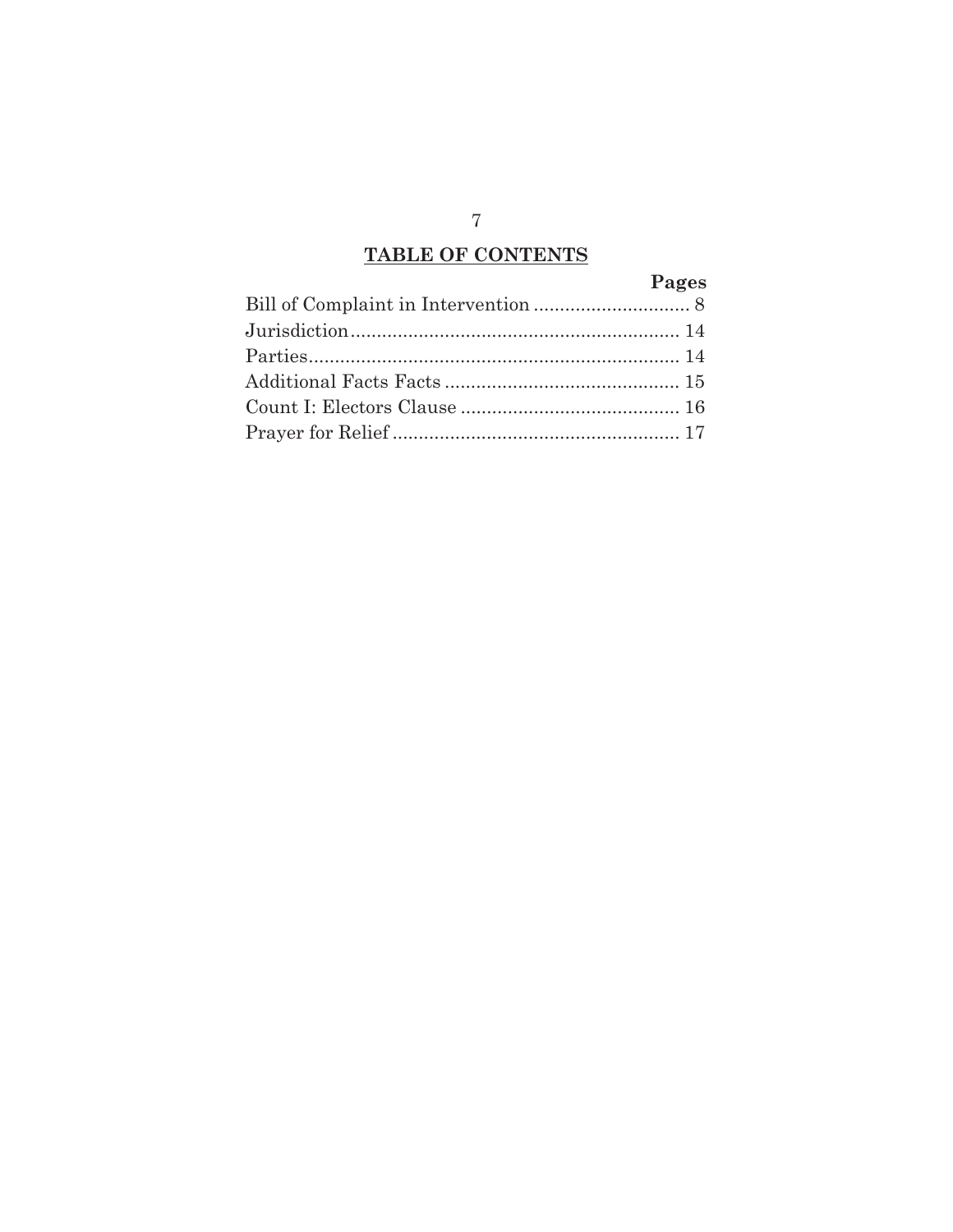### **BILL OF COMPLAINT IN INTERVENTION**

Our Country is deeply divided in ways that it arguably has not been seen since the election of 1860. There is a high level of distrust between the opposing sides, compounded by the fact that, in the election just held, election officials in key swing states, for apparently partisan advantage, failed to conduct their state elections in compliance with state election law, in direct violation of the plenary power that Article II of the U.S. Constitution confers on the *Legislatures* of the States. Indeed, a recent poll by the reputable Rasmussen polling firm indicates that 47% of all Americans (including 75% of Republicans and 30% of Democrats), believe that it is "likely" or "very likely" the election was stolen from the current incumbent President.1

The fact that nearly half of the country believes the election was stolen should come as no surprise. President Trump prevailed on nearly every historical indicia of success in presidential elections. For example, he won both Florida and Ohio; no candidate in history—Republican or Democrat—has ever lost the election after winning both States. And he won these traditional swing states by large margins—Ohio by 8 percentage points and 475,660 votes; Florida by 3.4 percentage points and 371,686 votes. He won 18 of the country's 19 so-called "bellwether" counties—counties

<sup>1</sup> *See* Leah Barkoukis, "What Do Democrats Think About the Integrity of the Election? One Poll Shows Surprising Findings," Townhall.com (Dec. 1, 2020), available at https://townhall.com/tipsheet/leahbar koukis/2020/12/01/30-percent-ofdems-think-their-party-cheated-n2580862.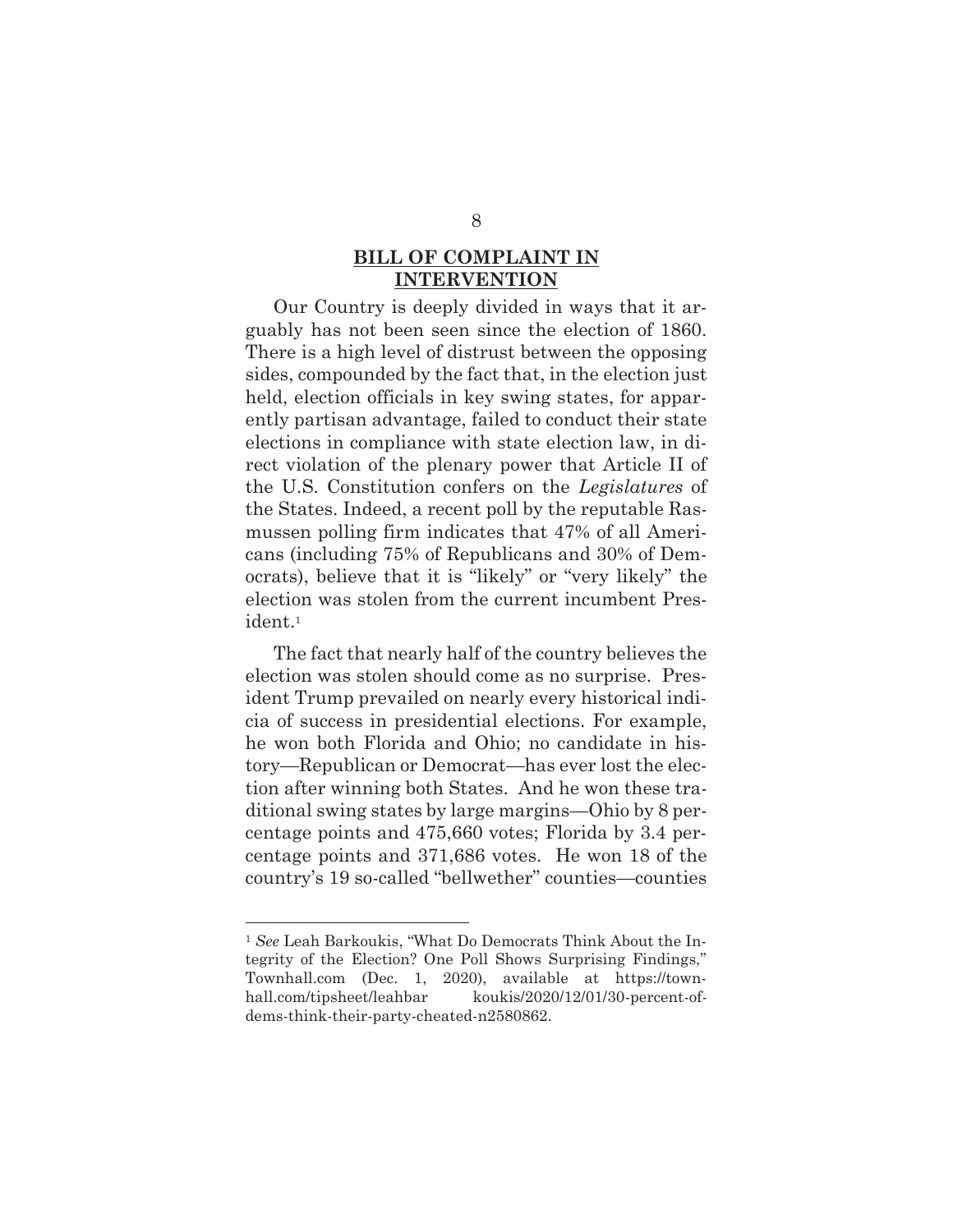whose vote, historically, almost always goes for the candidate who wins the election.2 Initial analysis indicates that he won 26 percent of non-white voters, the highest percentage for any Republican candidate since 1960,<sup>3</sup> a fairly uniform national trend that was inexplicably not followed in key cities and counties in the Defendant States. And he had coattails but, as some commentators have cleverly noted, apparently no coat. That is, Republican candidates for the U.S. Senate and U.S. House, down to Republican candidates and the state and local level, all out-performed expectations and won in much larger numbers than predicted, yet the candidate for President at the top of the ticket who provided those coattails did not himself get over his finish line in first place. This, despite the fact that the nearly 75 million votes he received—a record for any incumbent President—was nearly 12 million more than he received in the 2016 election, also a record (in contrast to the 2012 election, in which the incumbent received 3 million *fewer* votes than he had four years earlier but nevertheless prevailed). These things just don't normally happen, and a large percentage of the American people know that something is deeply amiss.

<sup>2</sup> *See* John McCormick, "Bellwether Counties Nearly Wiped Out by 2020 Election," Wall Street Journal Online (Nov. 13, 2020); "Bellwether Counties Dry Up," Wall Street Journal, print edition (Nov. 14, 2020).

<sup>3</sup> *See* Matthew Impelli, "Trump Wins Highest Percent of Nonwhite Voters of Any Republican in 60 Years," Newsweek (Nov. 5, 2020), available at https://www.newsweek.com/trumpwins-highest-percent-nonwhite-voters-any-republican-60-yearsdoubles-lgbtq-support-2016-1545294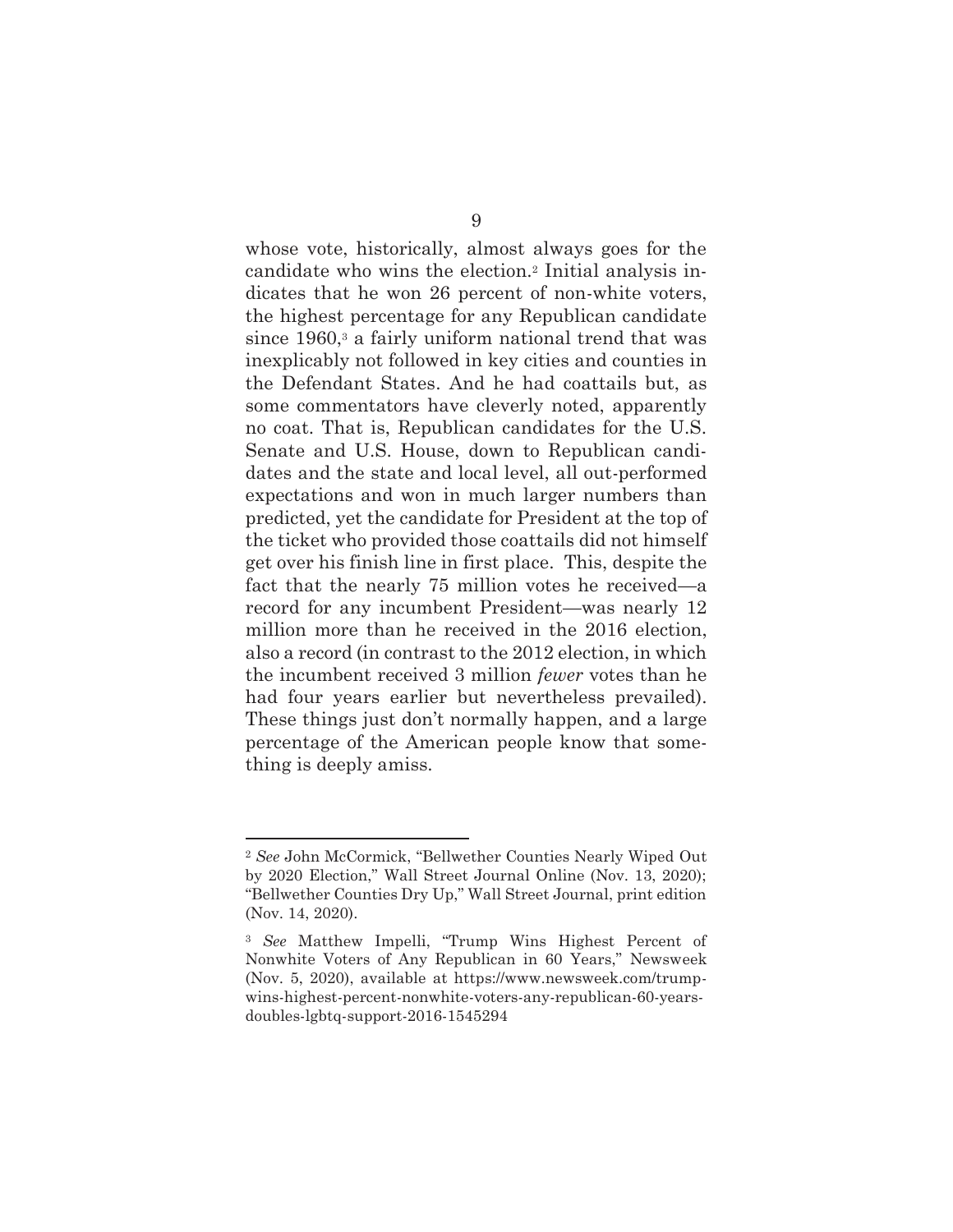This Court adjudicates cases arising under the Constitution and laws of the United States, of course. It does not decide elections. That is the role of voters who cast lawful ballots. But the Constitution does contain rules that are obligatory on all agents of government—including those who conduct elections.

When election officials conduct elections in a manner that contravenes of the Constitution of the United States, grave harm is done not just to the candidates on the ballot but to the citizenry's faith in the election process itself.

In the 2020 election, under the guise of responding to the COVID-19 pandemic, election officials in several key states, sometimes on their own and sometimes in connection with court actions brought by partisan advocates, made a systematic effort to weaken measures to ensure fair and impartial elections by creating new rules for the conduct of the elections—rules that were never approved by the legislatures of the defendant states as required by Article II of the United States Constitution. These new rules were aimed at weakening, ignoring, or overriding provisions of state law that are aimed at ensuring the integrity of the voting process.

As more particularly alleged in the Bill of Complaint filed by the State of Texas, for the first time in history, these officials flooded their States with millions of ballots sent through the mail, or placed in drop boxes, with little or no chain of custody and, at the same time, intentionally weakened or eliminated the few existing security measures protecting the integrity of the vote—signature verification and witness requirements.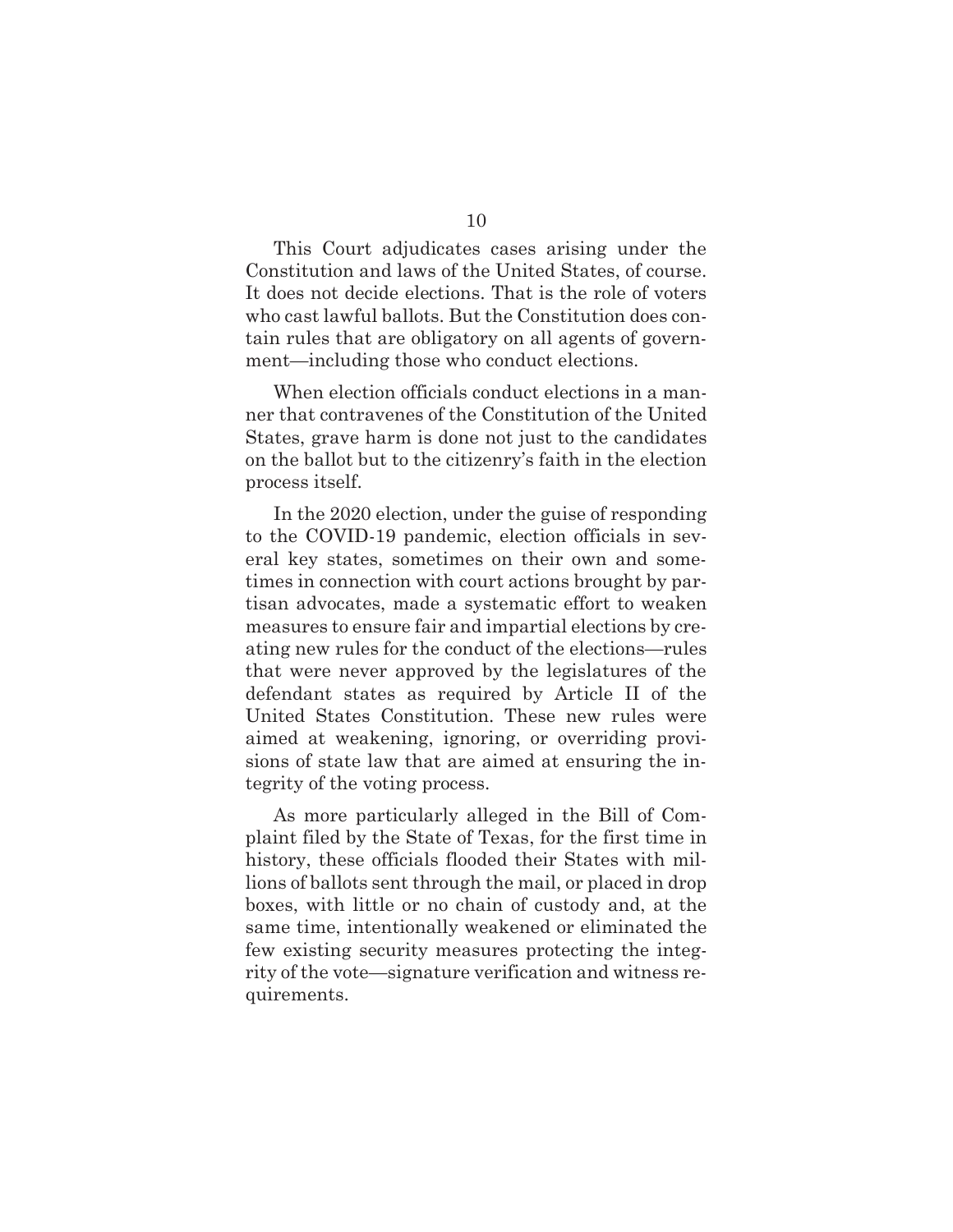For example, Pennsylvania's Secretary of State issued guidance purporting to suspend the signature verification requirements, in direct violation of state law. In Michigan, the Secretary of State illegally flooded the state with absentee ballot applications mailed to every registered voter despite the fact that state law strictly limits the ballot application process. In Wisconsin, the largest cities all deployed hundreds of unmanned, unsecured absentee ballot drop boxes that were all invalid means of returning absentee votes under state law. In Georgia, the Secretary of State instituted a series of unlawful policies, including processing ballots weeks before election day and destructively revising signature and identity verification procedures.

In all cases, absentee ballots were mailed to people without even a perfunctory attempt to verify the recipient's identity or eligibility to vote, including residency, citizenship, and criminal records. When returned and counted, the ballots were typically separated from their security envelopes, divorcing them from any information that could have helped determine whether the votes were legally cast.

The effort to weaken ballot security measures did not merely arise in an atmosphere of chaos of an election arising in a global pandemic. There was a nationwide campaign to weaken ballot security and integrity through over three hundred lawsuits filed by partisan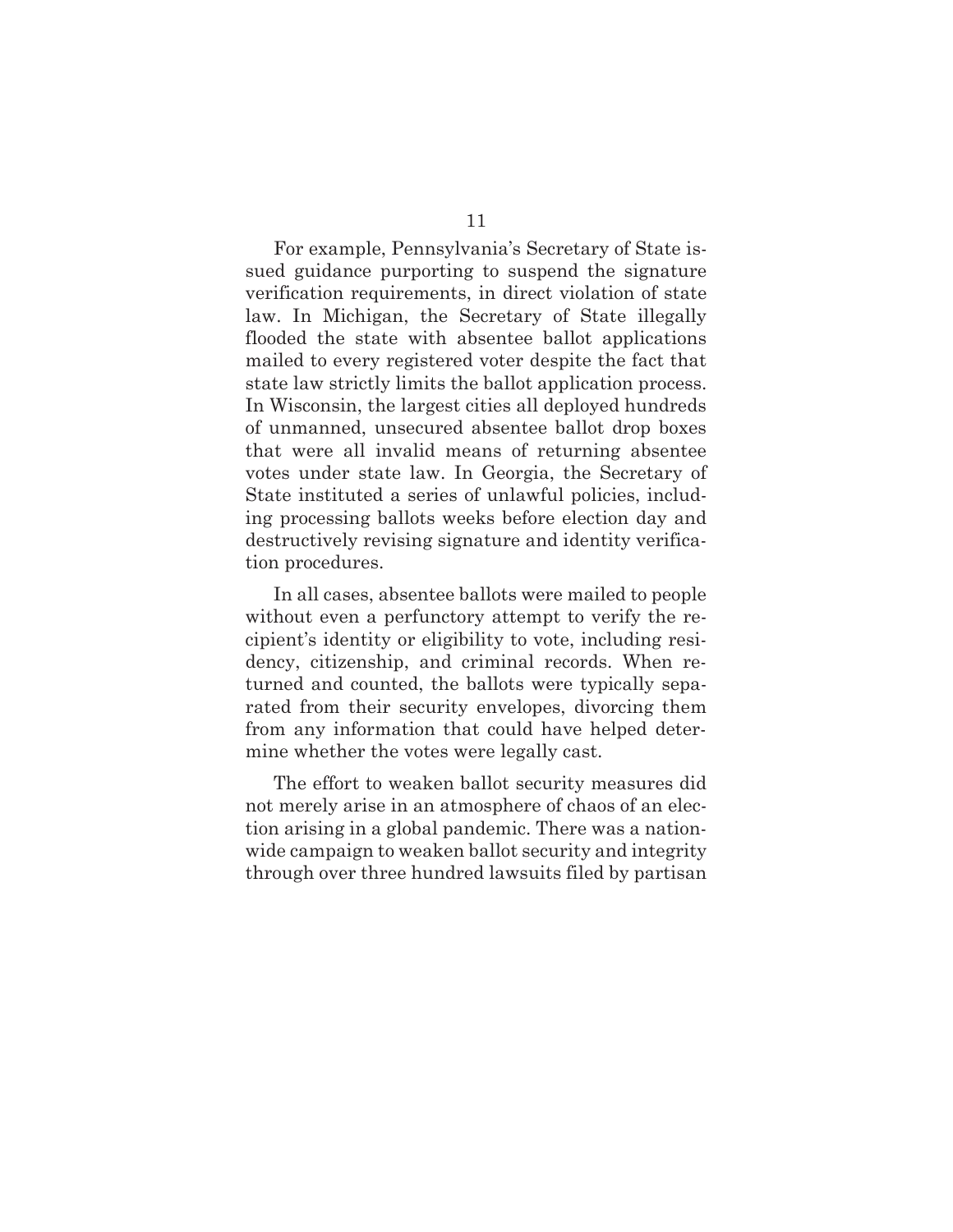operatives in the months and weeks prior to the 2020 election.4

To the extent these drastic and fraud-inducing changes in state election law were done without the consent of the state legislature, the *federal* constitution was violated. Article II provides that only state legislatures can make rules for presidential elections. Election officials—either on their own or in cooperation with courts—cannot change the rules either weeks in advance or in the midst of the election process.

This is no mere procedural requirement. For without compliance with the rule of law, elections are subject to the very real prospect that fraud could occur in the election.

Leaving ballot boxes in public parking lots invites fraud. And when the traditional rules for validating voter signatures and identity are waived, overruled, or ignored, the opportunity for fraud is greatly increased.

And when the most common method of detecting fraud—comparing signatures of voters with their registration documents—is ignored, or envelopes are destroyed, proof of the fraud becomes extremely difficult. The unlawful actions of election officials effectively destroy the evidence by which the fraud may be detected.

<sup>4</sup> *See* Amy Sherman, "2020 election lawsuits and ballot access: what you need to know," Politifact (Nov. 2, 2020, available at https://www.politifact.com/article/2020/nov/02/2020-electionlawsuits-and-ballot-access-what-you-/ (referring to Stanford-MIT Healthy Elections Project litigation tracker https://healthyelections-case-tracker.stanford.edu/cases).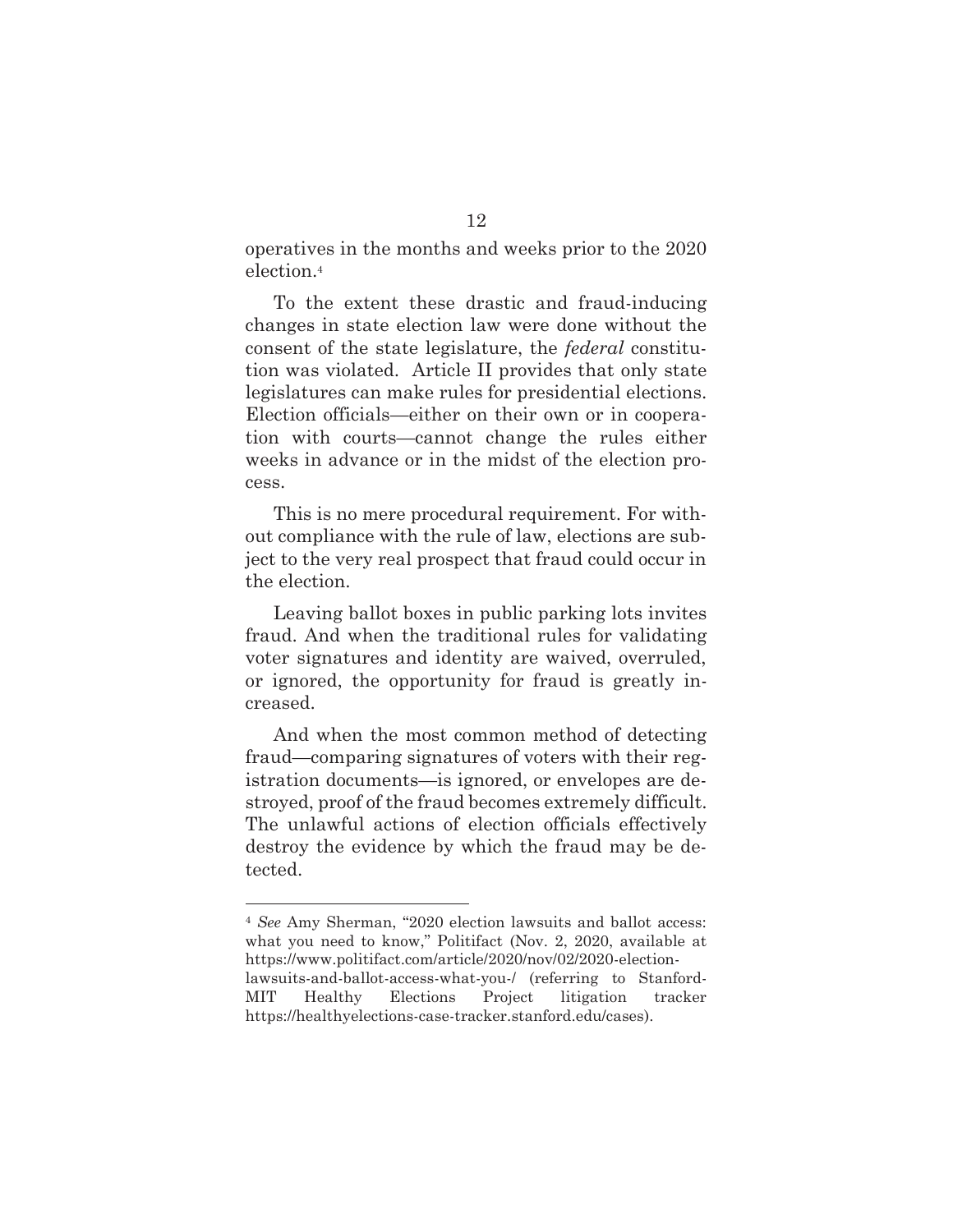It is not necessary for the Plaintiff in Intervention to prove that fraud occurred, however; it is only necessary to demonstrate that the elections in the defendant States materially deviated from the "manner" of choosing electors established by their respective state Legislatures.

By failing to follow the rule of law, these officials put our nation's belief in elected self-government at risk.

This Court should issue a declaratory judgment that the defendant States have violated the Constitution and the rights of the Plaintiff in Intervention by conducting the elections according to unauthorized rules created by officials and courts rather than by the pre-existing requirements of state law. And it should further direct the defendant States to review their election results in compliance with pre-existing state law and count only lawfully cast ballots and thereby determine who truly won the contest for President of the United States. Only then will the public's faith in the election process be restored, and only then will voters on either side of the intensely partisan divide be able to find solace in a result that was obtained after a fair electoral fight, where every *legal* vote was counted but where those votes were not diluted or negated by the casting and counting of *illegal* votes.

Against that background, Donald J. Trump, President of the United States, adopts by reference and joins in the Bill of Complaint submitted by Plaintiff State of Texas, with the following modifications: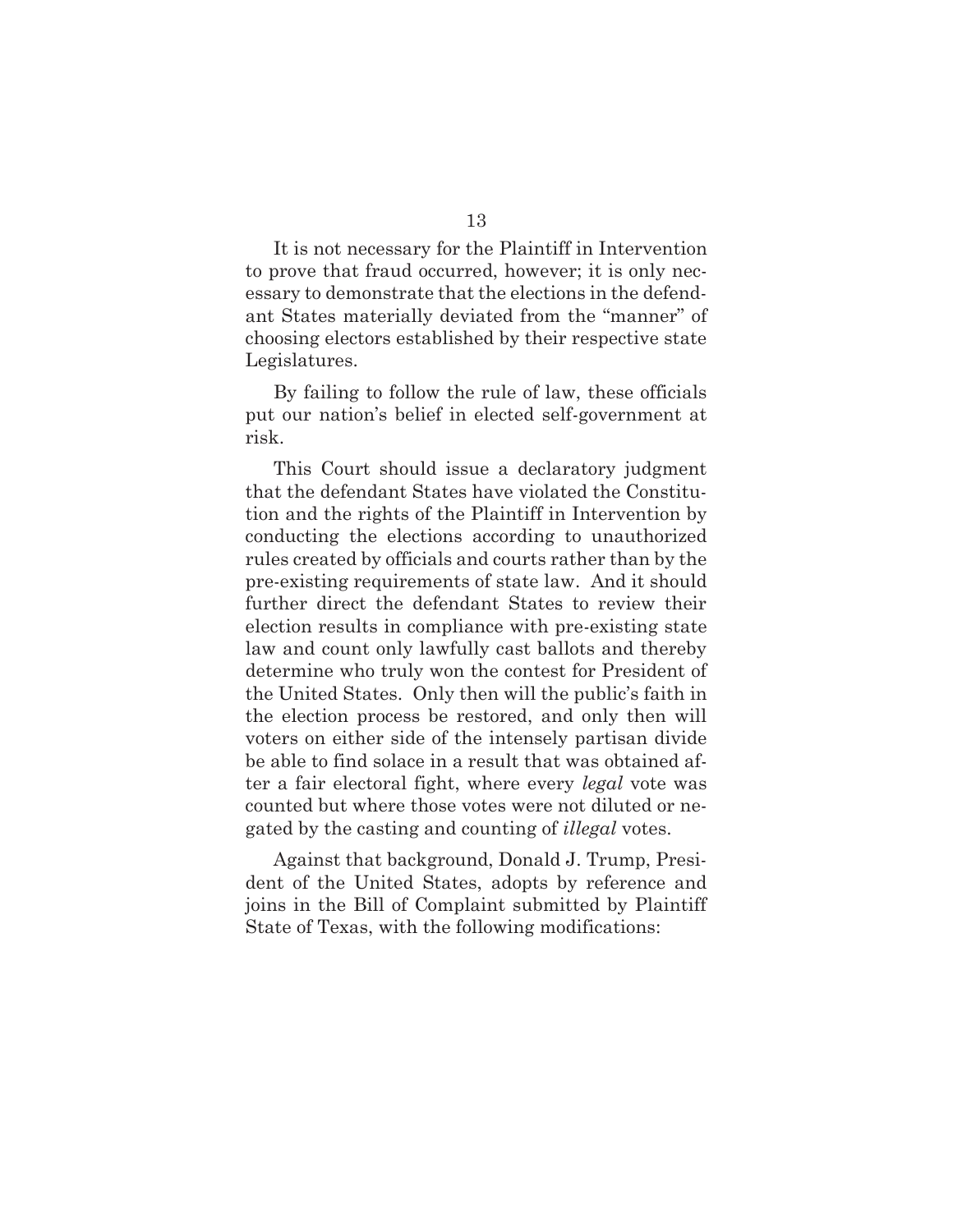### **JURISDICTION**

1. Because this is a Complaint in Intervention to a matter already pending pursuant to this Court's original jurisdiction over "controversies between two or more States," U.S. Const. art. III, § 2, cl. 2; 28 U.S.C. § 1251(a), intervention is permissible even absent independent grounds for the exercise of this Court's original jurisdiction. *See, e.g., Maryland v. Louisiana*, 451 U.S. 725, 745 n.21 (1981) (permitting intervention of private parties as plaintiffs); *Texas v. Louisiana*, 416 U.S. 965 (1974) (city in Texas permitted to intervene); *Arizona v. California*, 373 U.S. 546 (1963) (state agencies); *Oklahoma v. Texas*, 258 U.S. 574, 581 (1922) (noting that numerous parties intervened to make claims to the property over which the Court had taken control and that "ancillary" jurisdiction over such claims was proper "although independent suits to enforce the claims could not be entertained in that court").

2. In matters invoking this Court's original jurisdiction, this Court looks to the Federal Rules of Civil Procedure as a guide. Rule 17.2

#### **PARTIES**

3. Plaintiff in Intervention, Donald J. Trump, the current President of the United States and a candidate for re-election as President at the general election that was held on November 3, 2020, is domiciled in the State of Florida. He seeks to intervene in this matter in his personal capacity as a candidate for reelection to the office of President of the United States. Defendants are the Commonwealth of Pennsylvania and the States of Georgia, Michigan, and Wisconsin, which are sovereign states of the United States.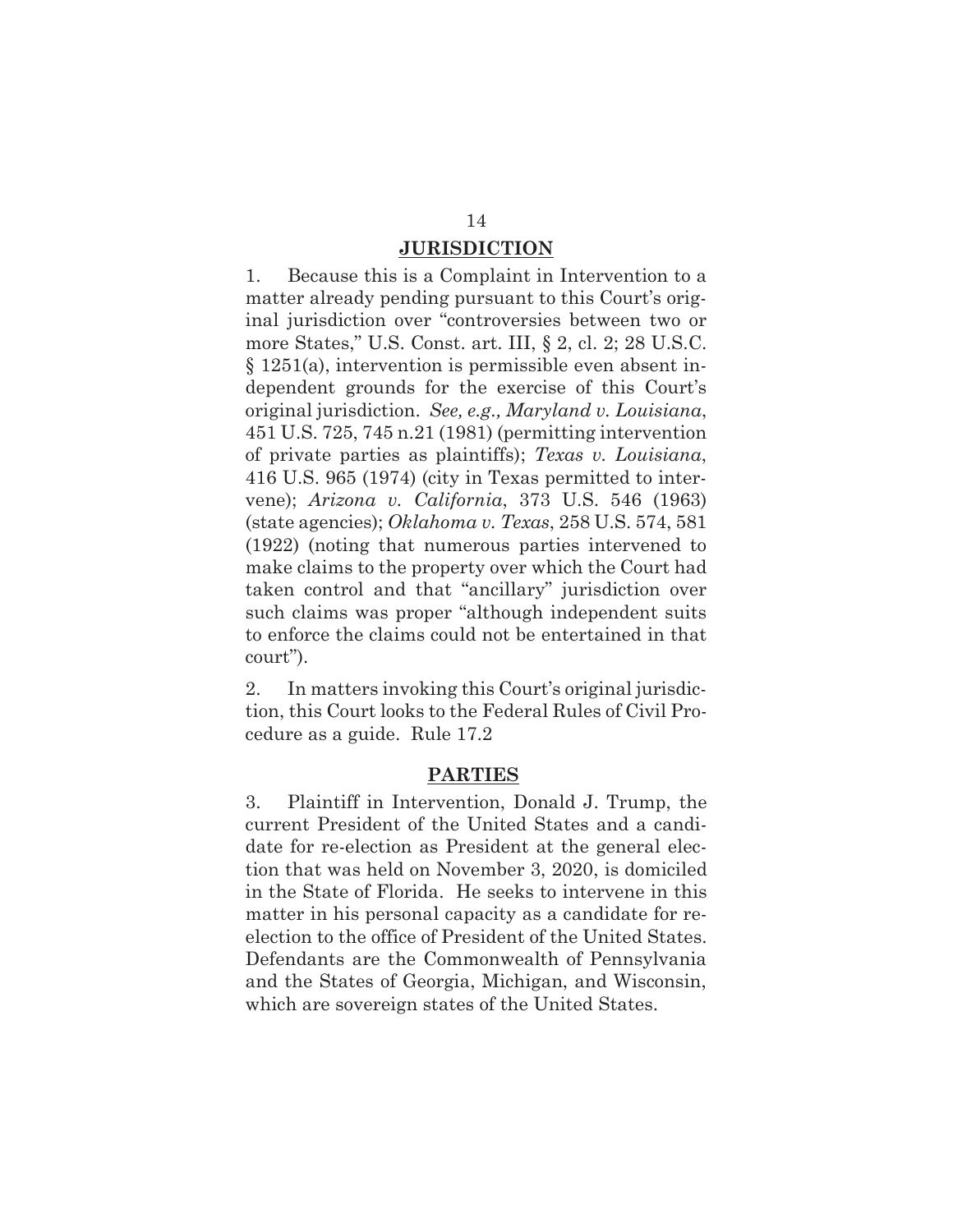### **ADDITIONAL FACTS**

4. On March 6, 2020, in *Democratic Party of Georgia v. Raffensperger*, No. 1:19-cv-5028-WMR (N.D. Ga.), Georgia's Secretary of State entered a Compromise Settlement Agreement and Release with the Democratic Party of Georgia (the "Settlement") to materially alter the statutory requirements for signature verification. O.C.G.A. §21-2-381(b) requires that election officials match the signature and other information on an application for absentee ballot with the voter registration information on file, and § 21-2- 386(a) likewise requires that the signature on any returned absentee ballot be compared with *both* the registration signature and the application signature, before that ballot can be counted. Yet pursuant to the Settlement, those standards were changed to allow absentee ballots to be counted if the signature matched *only* the signature on the absentee ballot application without the necessity of also matching the signature on the voter registration card. Such statutory requirements are designed to minimize the risk of fraud in the absentee ballot process, yet likely as a result of the Settlement requiring that these statutory requirements be ignored, the invalidity rate of absentee ballots dropped from the historic average of about three percent to a miniscule rejection rate of .37%, with the result that approximately 40,000 ballots were counted that, based on historical rejection rates, should not have been counted.

5. Georgia's legislature has not ratified these material changes to statutory law mandated by the Settlement, including altered signature verification requirements and early opening of ballots. The relevant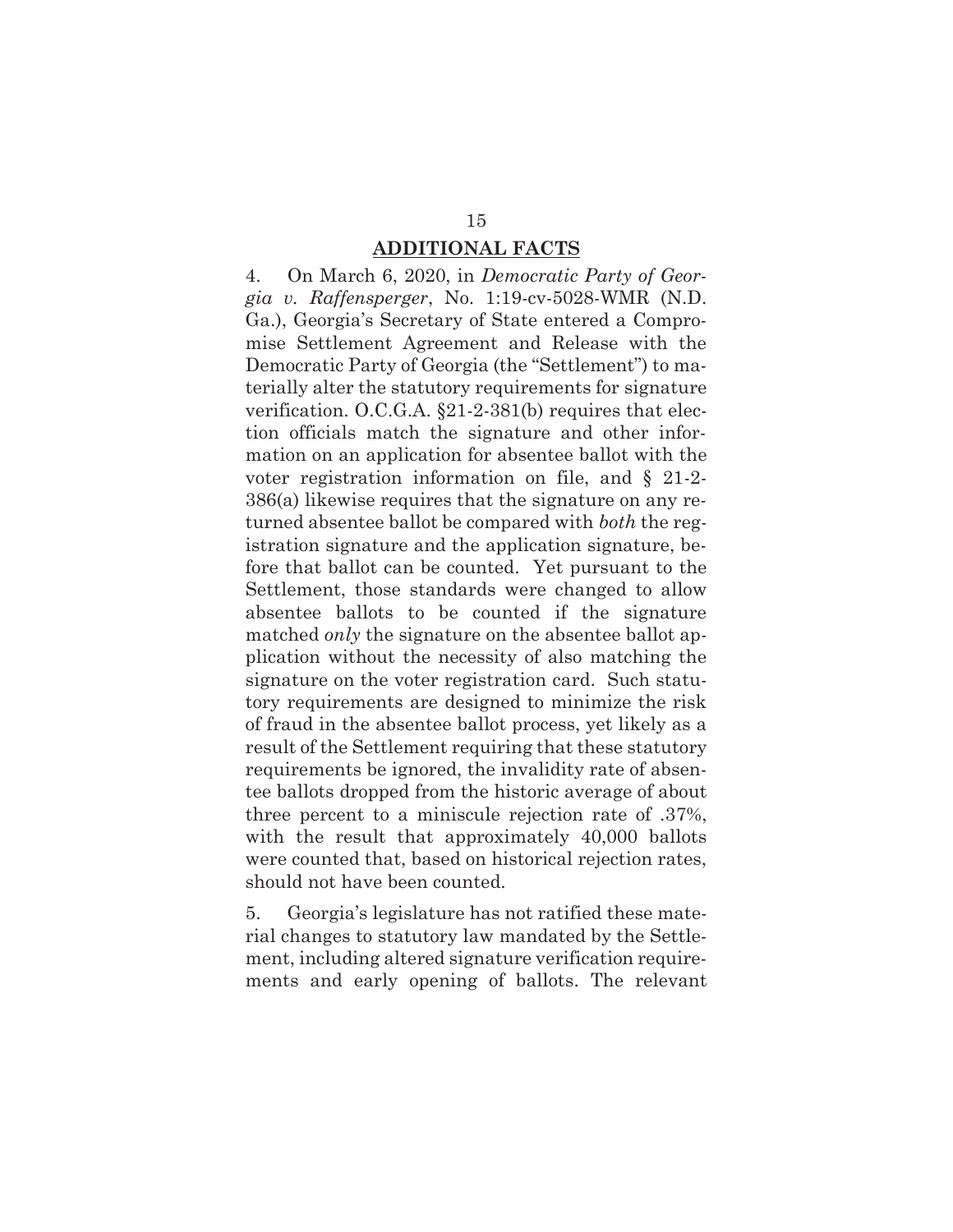legislation that was violated by the Settlement did not include a severability clause.

6. This unconstitutional change in Georgia law appeared to materially benefit former Vice President Biden. According to the Secretary of State's office, former Vice President Biden had almost double the number of absentee votes (849,729) as President Trump (451,157).

7. The effect of this unconstitutional change in Georgia election law, which made it more likely that ballots without matching signatures would be counted, had a material impact on the outcome of the election.

### **COUNT I: ELECTORS CLAUSE**

8. Plaintiff in Intervention repeats and re-alleges the allegations of paragraphs 1-7, above, as if fully set forth herein, and also incorporates by references the allegations of paragraphs 1-134 set out in the Bill of Complaint filed by the State of Texas.

9. The Electors Clause of Article II, Section 1, Clause 2, of the Constitution makes clear that only the legislatures of the States are permitted to determine the rules for appointing presidential electors. The pertinent rules here are the state election statutes, specifically those relevant to the presidential election.

10. Non-legislative actors lack authority to amend or nullify election statutes. *Bush v. Gore*, 531 U.S. 98, 104 (2000).

11. The actions set out in paragraphs 29-134 of the Texas Bill of Complaint, as well as those set out in in paragraphs 4-7 above, constitute non-legislative changes to State election law by executive-branch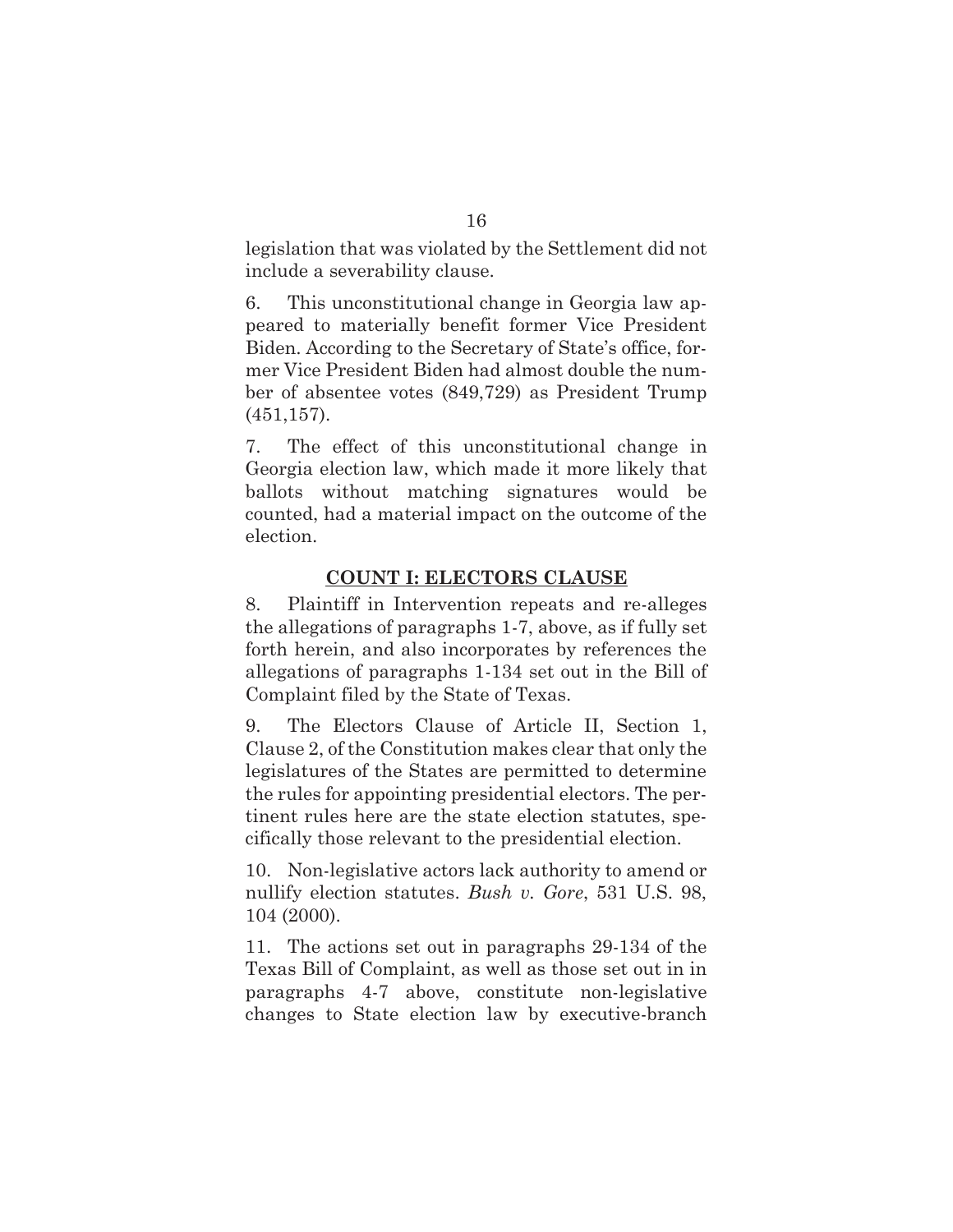election officials of the State, or by judicial officials, in Defendant States of Pennsylvania, Georgia, Michigan, and Wisconsin, in violation of the Electors Clause.

12. Electors appointed to Electoral College in violation of the Electors Clause cannot cast constitutionally-valid votes for the office of President.

#### **PRAYER FOR RELIEF**

WHEREFORE, Plaintiff in Intervention respectfully request that this Court issue the following relief:

A. Declare that Defendant States Pennsylvania, Georgia, Michigan, and Wisconsin administered the 2020 presidential election in violation of the Electors Clause.

B. Declare that any Electoral College votes cast by such Electors appointed in the Defendant States Pennsylvania, Georgia, Michigan, and Wisconsin are in violation of the Electors Clause and cannot be counted.

C. Enjoin Defendant States and their respective officials from using the constitutionally-infirm 2020 election results for the office of President to appoint Electors to the Electoral College, unless the legislatures of Defendant States review the 2020 election results and decide by legislative resolution to use those results in a manner to be determined by the legislatures that is consistent with the Constitution.

D. If any of the Defendant States have already appointed Electors to the Electoral College using the 2020 election results, direct that such States'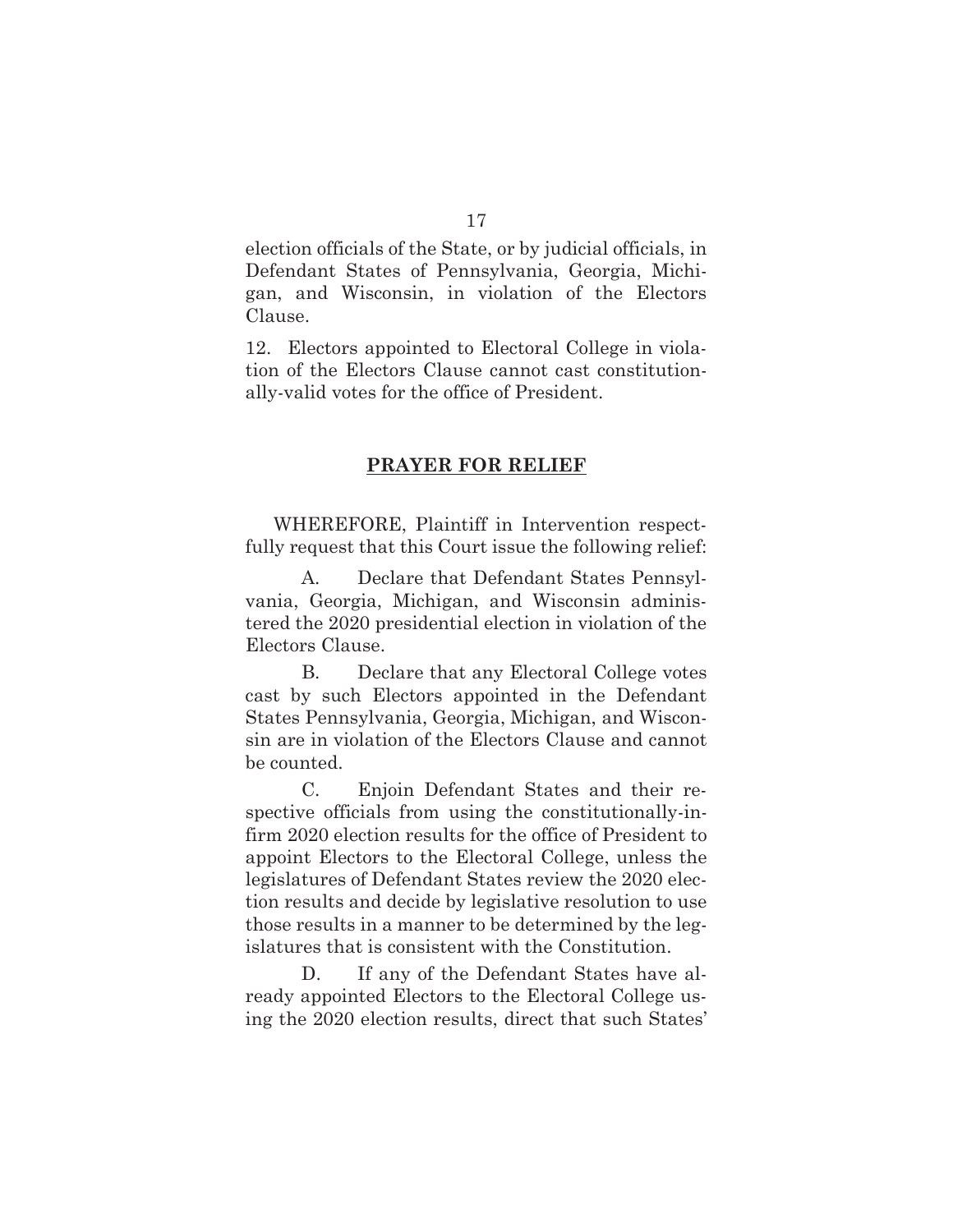legislatures, pursuant to 3 U.S.C. § 2 and U.S. CONST. art. II, §1, cl. 2, have the authority to appoint a new set of Electors in a manner that does not violate the Electors Clause, or to appoint no Electors at all.

E. Award costs to Plaintiff in Intervention.

F. Grant such other relief as the Court deems just and proper.

December 9, 2020 Respectfully submitted,

John C. Eastman *Counsel of Record*  One University Dr. Orange, CA 92866 (714) 628-2587 jeastman@chapman.edu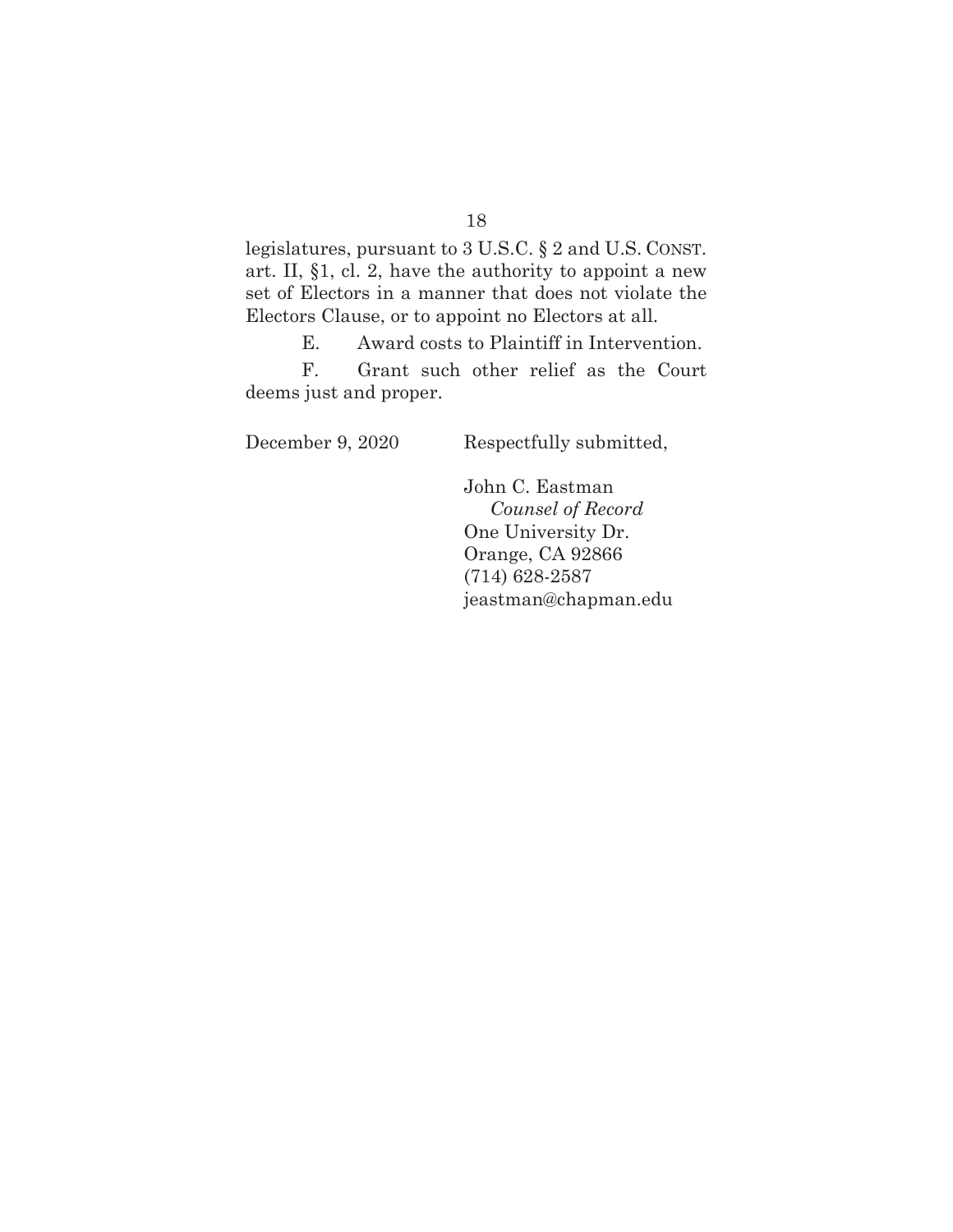**NO. 22O155, ORIGINAL** 

# In the Supreme Court of the United States

**DONALD J. TRUMP, PRESIDENT OF THE UNITED STATES, IN HIS CAPACITY AS CANDIDATE FOR RE-ELECTION,**

*Plaintiff***,** 

v.

**COMMONWEALTH OF PENNSYLVANIA; TOM WOLF, IN HIS OFFICIAL CAPACITY AS GOVERNOR OF PENNSYLVANIA;** *ET AL.* 

*Defendants***,** 

**DONALD J. TRUMP, PRESIDENT OF THE UNITED STATES, IN HIS PERSONAL CAPACITY AS CANDIDATE FOR RE-ELECTION TO THE OFFICE OF PRESIDENT,**  *Plaintiff in Intervention.*

**BRIEF IN SUPPORT OF MOTION TO INTERVENE** 

John C. Eastman *Counsel of Record*  One University Dr. Orange, CA 92866 (714) 628-2587 jeastman@chapman.edu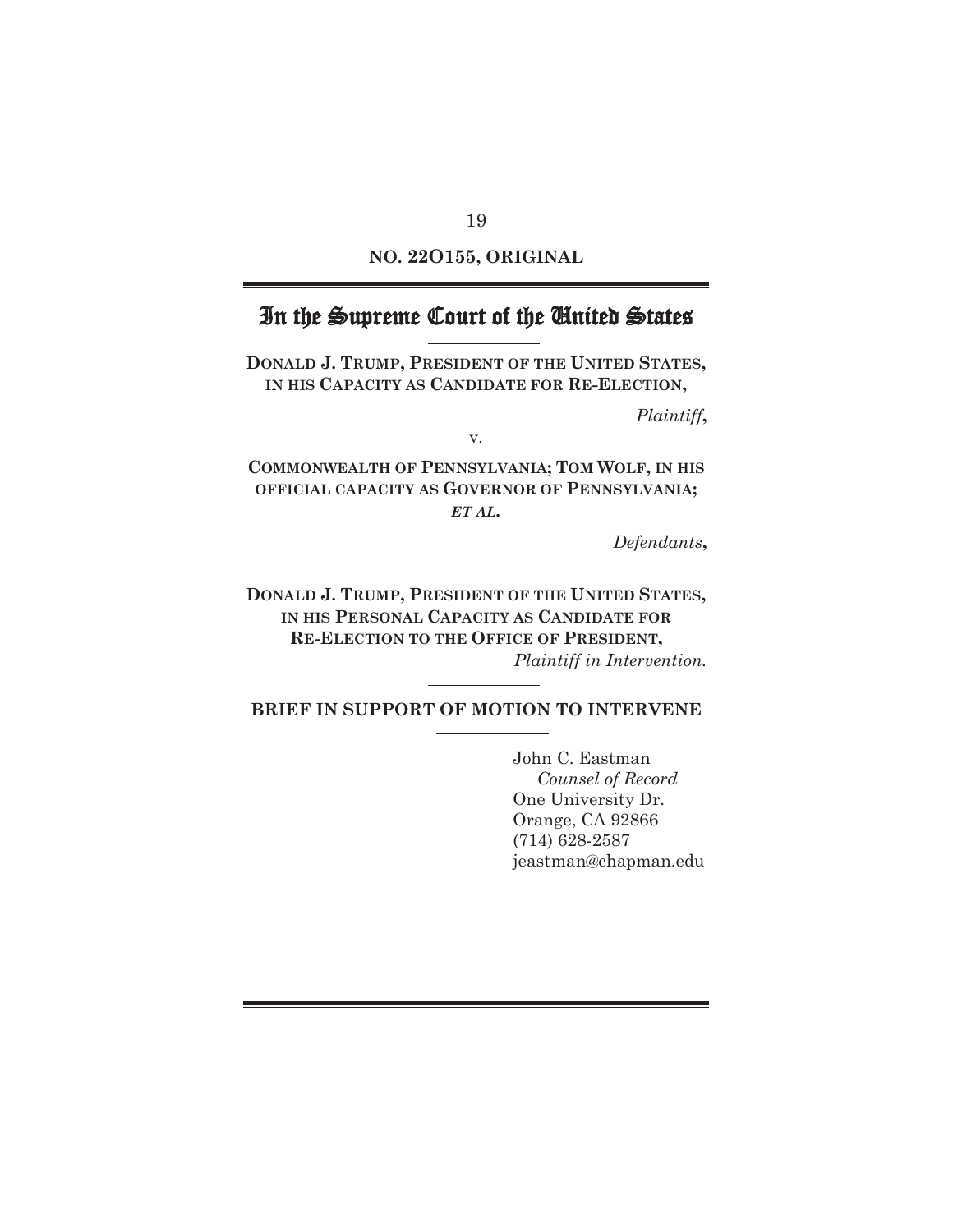# **TABLE OF CONTENTS**

| I.                                          |                                                    | <b>Intervention Is Warranted Because Donald</b> |  |  |  |  |
|---------------------------------------------|----------------------------------------------------|-------------------------------------------------|--|--|--|--|
|                                             |                                                    | Trump's Unique Interest in the Outcome of       |  |  |  |  |
|                                             |                                                    | the 2020 Election In Which He Was a             |  |  |  |  |
|                                             | Candidate Will Be Directly Affected By Any         |                                                 |  |  |  |  |
|                                             | Equitable Relief Afforded or Denied By This        |                                                 |  |  |  |  |
|                                             |                                                    |                                                 |  |  |  |  |
|                                             | A. Donald Trump meets the Rule 24(a)               |                                                 |  |  |  |  |
|                                             | requirements for intervention as of right. . 28    |                                                 |  |  |  |  |
|                                             | Alternatively, Donald Trump meets the<br><b>B.</b> |                                                 |  |  |  |  |
|                                             | Rule 24(b) requirements for permissive             |                                                 |  |  |  |  |
|                                             | intervention, as applied in original               |                                                 |  |  |  |  |
|                                             |                                                    |                                                 |  |  |  |  |
|                                             | II. President Trump's Proposed Complaint in        |                                                 |  |  |  |  |
|                                             | Intervention Meets the Standards Set By            |                                                 |  |  |  |  |
|                                             | A. The claims raise a "case or controversy." 34    |                                                 |  |  |  |  |
|                                             |                                                    |                                                 |  |  |  |  |
|                                             |                                                    | Plaintiff in Intervention suffered an<br>1.     |  |  |  |  |
|                                             |                                                    |                                                 |  |  |  |  |
|                                             |                                                    | The Defendant States caused the<br>2.           |  |  |  |  |
|                                             |                                                    |                                                 |  |  |  |  |
|                                             |                                                    | The requested relief would redress<br>3.        |  |  |  |  |
|                                             |                                                    |                                                 |  |  |  |  |
|                                             | $B_{\perp}$                                        | Plaintiff in Intervention also has              |  |  |  |  |
|                                             |                                                    |                                                 |  |  |  |  |
|                                             | $C_{\cdot}$                                        |                                                 |  |  |  |  |
| III. The Preservation of the Rule of Law Is |                                                    |                                                 |  |  |  |  |
| Essential for the Preservation of Our       |                                                    |                                                 |  |  |  |  |
| Nation's Belief In the Legitimacy of Self-  |                                                    |                                                 |  |  |  |  |
|                                             |                                                    |                                                 |  |  |  |  |
|                                             |                                                    |                                                 |  |  |  |  |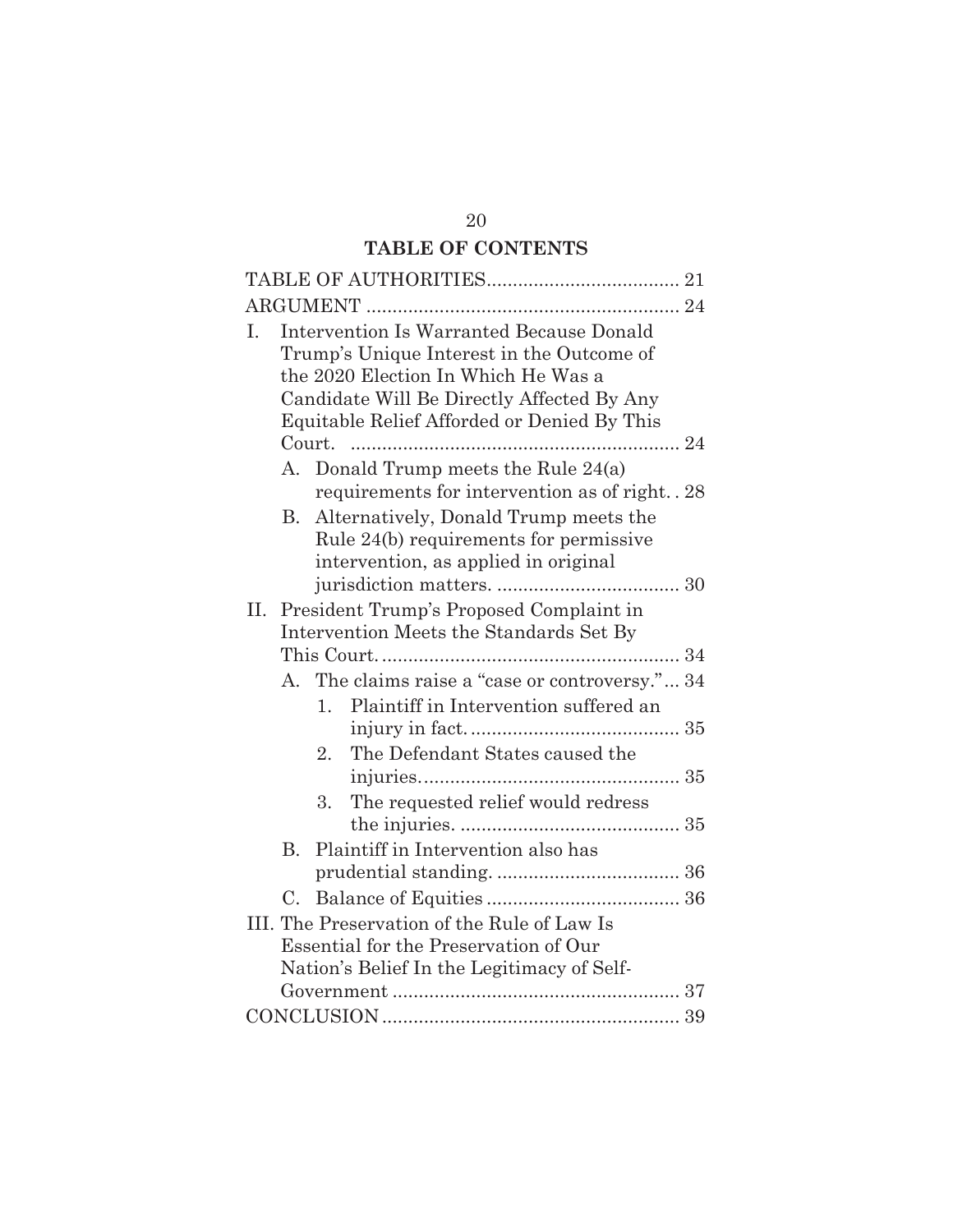# **TABLE OF AUTHORITIES**

## **Cases**

| Anderson v. Celebrezze,                             |
|-----------------------------------------------------|
|                                                     |
| Arizona v. California,                              |
|                                                     |
| Ass'n of Data Processing Serv. Org., Inc. v. Camp,  |
| . 36                                                |
| Beckman Industries, Inc. v. International Ins. Co., |
|                                                     |
| Bullock v. Carter,                                  |
|                                                     |
| Bush v. Gore,                                       |
|                                                     |
| California v. Arizona,                              |
|                                                     |
| Florida v. Georgia,                                 |
|                                                     |
| Hoblock v. Albany Cty. Bd. of Elections,            |
|                                                     |
| Kentucky v. Dennison,                               |
|                                                     |
| Lujan v. Defenders of Wildlife,                     |
|                                                     |
| Martin v. Hunter's Lessee,                          |
| 14 U.S. (1 Wheat.) 304 (1816) 32                    |
| Maryland v. Louisiana,                              |
|                                                     |
| McPherson v. Blacker,                               |
|                                                     |
| New Jersey v. New York,                             |
|                                                     |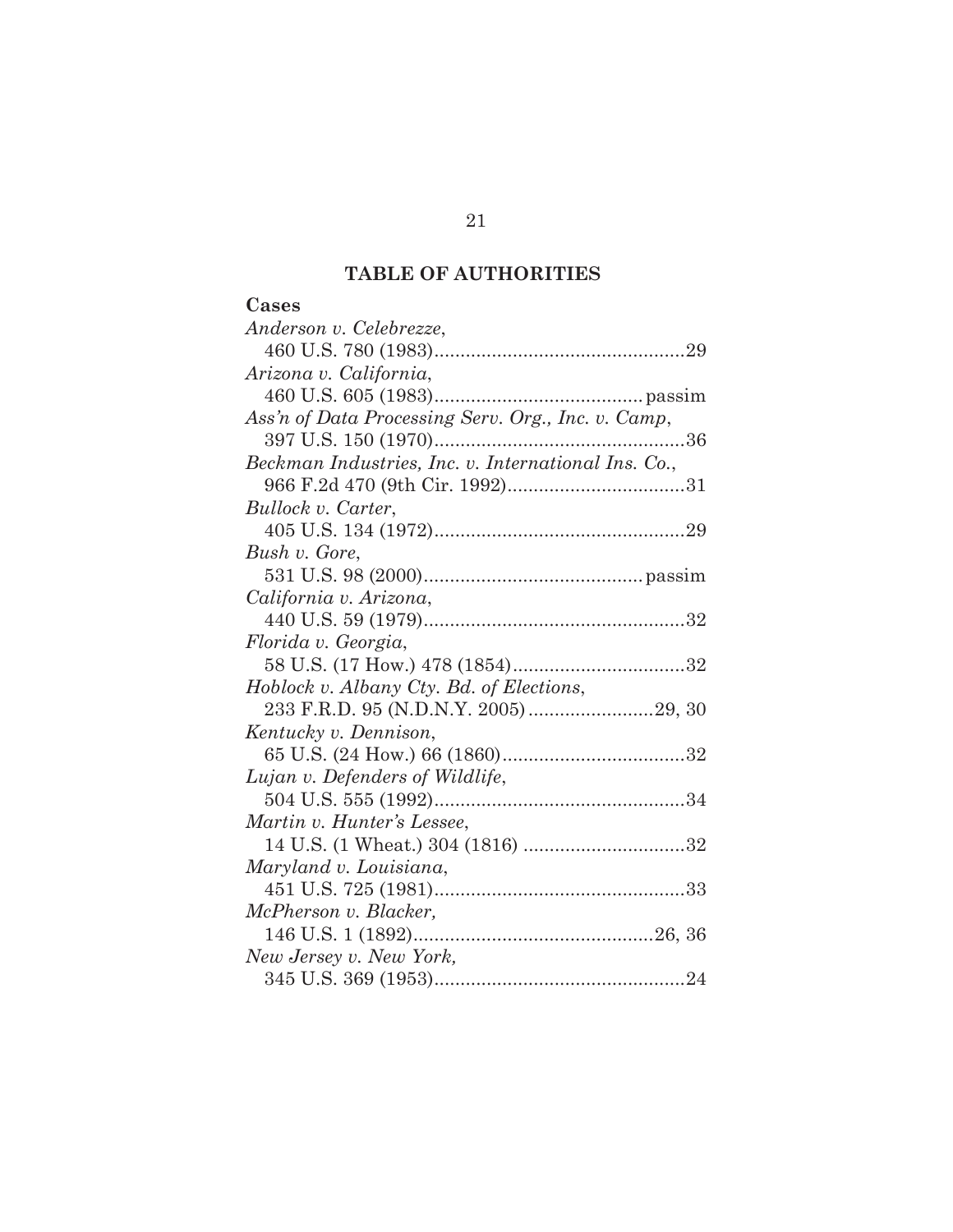| Oklahoma v. Texas,                                  |
|-----------------------------------------------------|
|                                                     |
| State v. City of Chicago,                           |
|                                                     |
| Storer v. Brown,                                    |
|                                                     |
| Texas v. Louisiana.                                 |
|                                                     |
| Trbovich v. United Mine Workers,                    |
|                                                     |
| U.S. Postal Service v. Brennan,                     |
|                                                     |
| United States v. City of Los Angeles,               |
|                                                     |
| Utah v. United States,                              |
|                                                     |
| Venegas v. Skaggs,                                  |
|                                                     |
| Wesberry v. Sanders,                                |
|                                                     |
| <b>Statutes</b>                                     |
|                                                     |
|                                                     |
| <b>Other Authorities</b>                            |
| BUILDING CONFIDENCE IN U.S. ELECTIONS: REPORT OF    |
| THE COMMISSION ON FEDERAL ELECTION REFORM, at       |
|                                                     |
| DECLARATION OF PRINCIPLES FOR INTERNATIONAL         |
| ELECTION OBSERVATION, Principal 14 (Oct. 27,        |
|                                                     |
| Pompeo, Michael, "Press Statement: Presidential     |
|                                                     |
| Sherman, Amym "2020 election lawsuits and ballot    |
| access: what you need to know," Politifact (Nov. 2, |
|                                                     |

22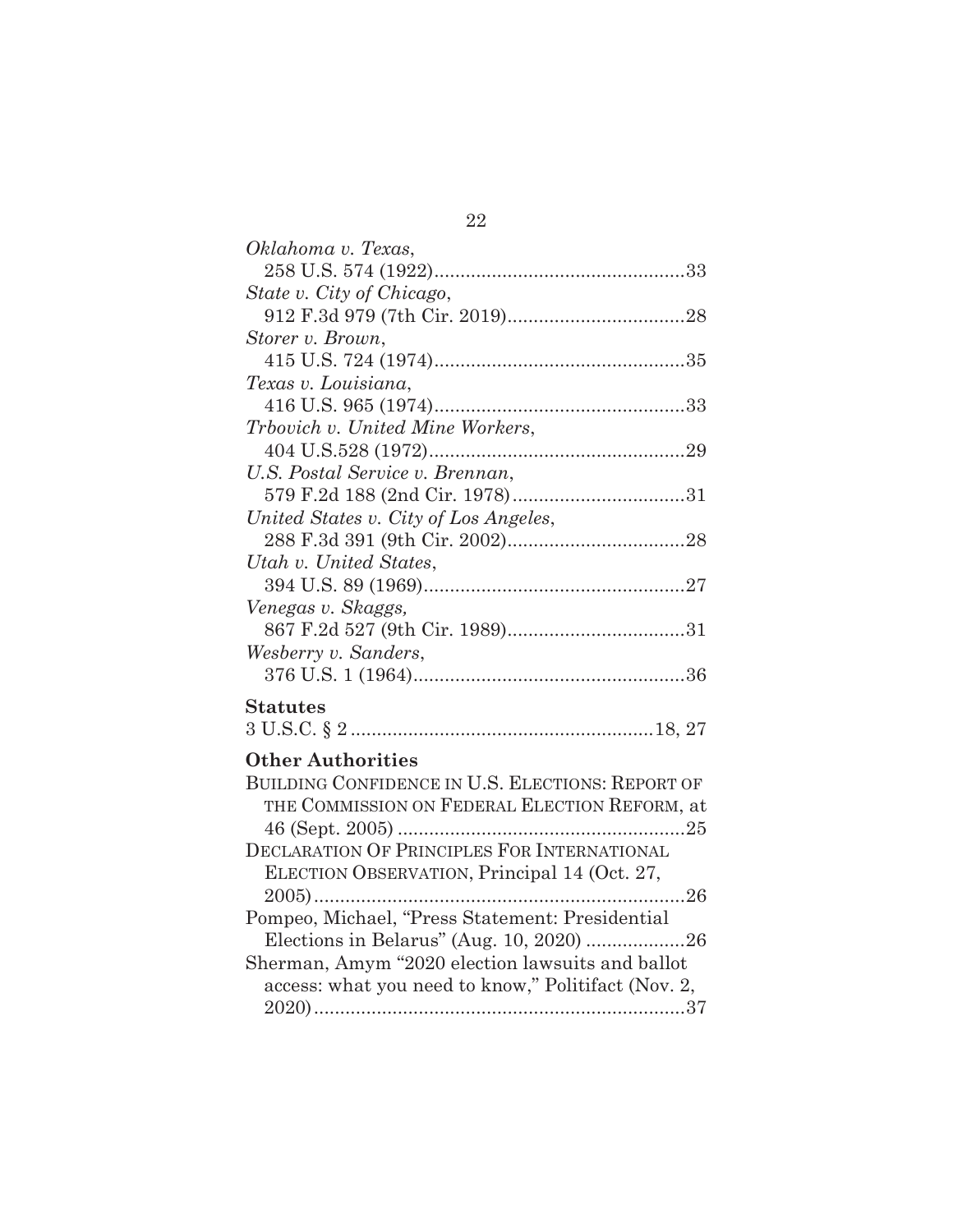# **Rules**

# **Constitutional Provisions**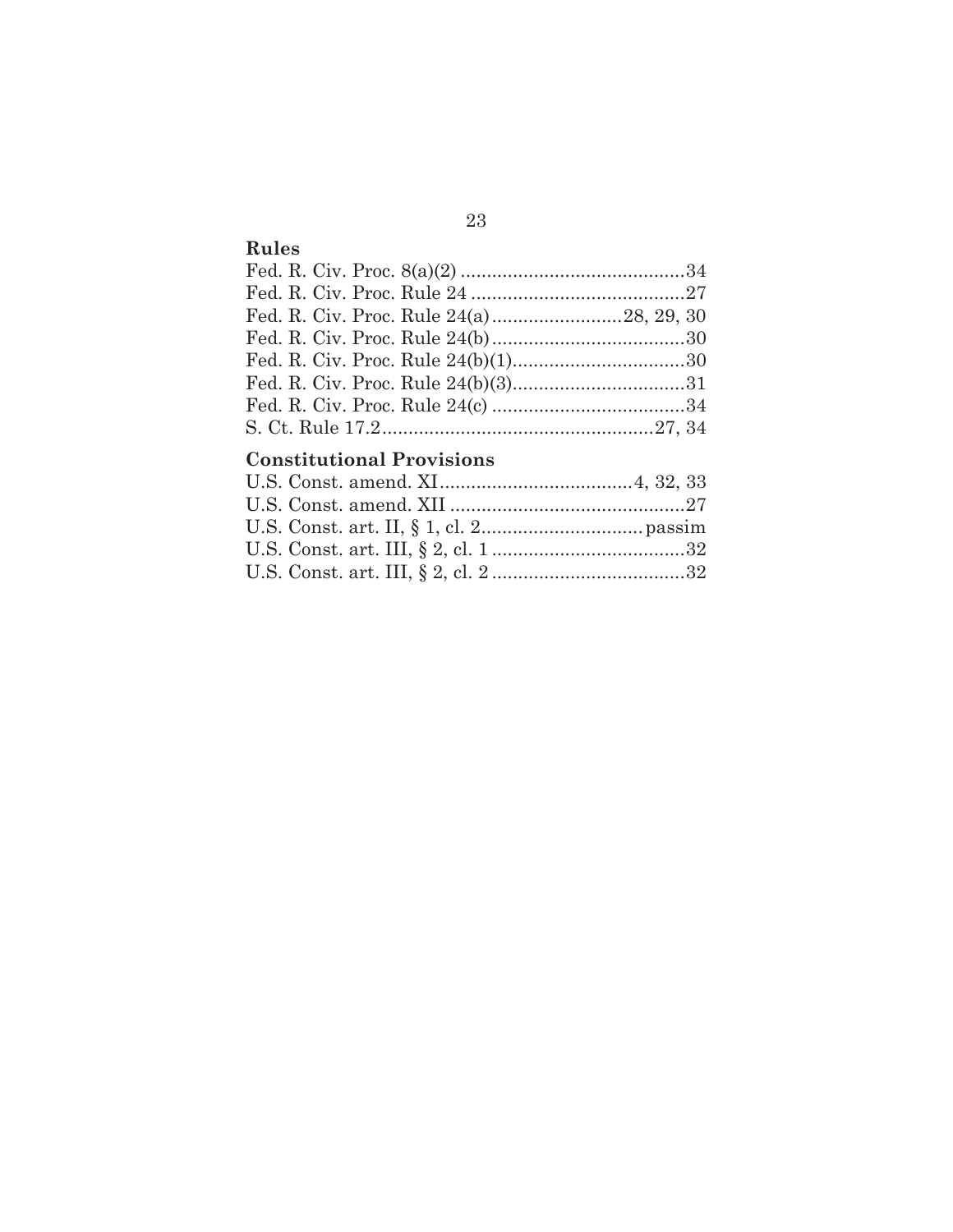On December 7, 2020, the State of Texas moved for leave to file a Bill of Complaint against the Commonwealth of Pennsylvania and the States of Georgia, Michigan, and Wisconsin ("Defendant States"), challenging the Defendant States' conduct of the November 3, 2020 election for President. *Texas v. Pennsylvania et al.,* No. 22O155 (S. Ct., filed Dec. 7, 2020). It also filed a motion to expedite and a motion for preliminary injunction and temporary restraining order or, alternatively, for stay and administrative stay. *Id.*  On December 8, 2020, this Court ordered the Defendant States to provide a response to the motion and to the accompanying motion for a preliminary injunction and temporary restraining order by 3:00 p.m. on Thursday, December 10. *Id.* Donald J. Trump, President of the United States, seeks leave to intervene to protect his unique and substantial personal interests as a candidate for re-election to the Office of President in the November 3, 2020 election.

#### **ARGUMENT**

**I. Intervention Is Warranted Because Donald Trump's Unique Interest in the Outcome of the 2020 Election In Which He Was a Candidate Will Be Directly Affected By Any Equitable Relief Afforded or Denied By This Court.** 

This Court has recognized that in specified circumstances, parties other than states have a "compelling interest" that is not represented by a party state, and thus should be permitted to intervene in original cases that will directly affect that interest. *New Jersey v. New York,* 345 U.S. 369, 373 (1953) (per curiam).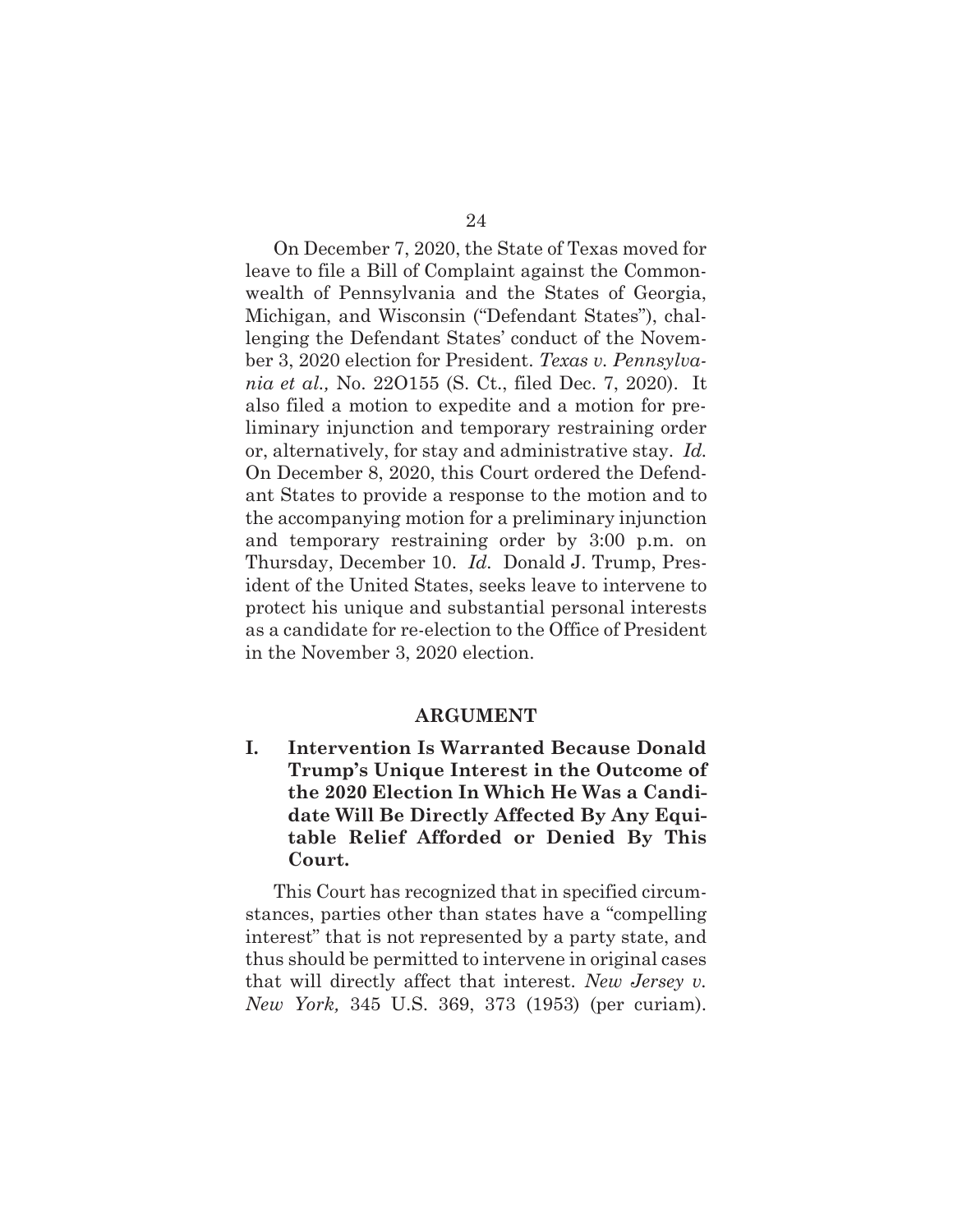While Plaintiff State of Texas has asserted its important right not to have its electoral votes *diluted* by the illegal and unconstitutional conduct of the Defendant States, Compl. at 4, the candidate whose pledged electors were not elected has an even more direct injury caused by that illegal conduct, namely, his own re-election to the Office of President. This interest would be directly affected by any equitable relief granted or denied by this Court in the pending matter.

As noted extensively in the Bill of Complaint and accompanying brief filed by Texas, certain officials in the Defendant States, using the Covid-19 pandemic as an excuse, ignored or suspended the operation of numerous state laws designed to protect the integrity of the ballot. They gutted the safeguards for absentee ballots through non-legislative actions, despite knowledge that absentee ballots are "the largest source of potential voter fraud," BUILDING CONFI-DENCE IN U.S. ELECTIONS: REPORT OF THE COMMISSION ON FEDERAL ELECTION REFORM, at 46 (Sept. 2005) (hereinafter, "CARTER-BAKER"). Eligibility for absentee ballots was expanded without statutory authorization, signature verification and other voter identification requirements were altered or ignored, and access by observers to the processing and counting of absentee ballots was blocked or constrained, all in violation of existing laws in the Defendant States. *See* Compl. at ¶¶ 29-134. The United Nations Declaration of Principles for International Election Observation (endorsed by, among others, the Organization of American States, of which the United States is a member) acknowledges the importance of "political contestants" being "allowed to monitor all processes related to elections and observe procedures, including among other things the functioning of electronic and other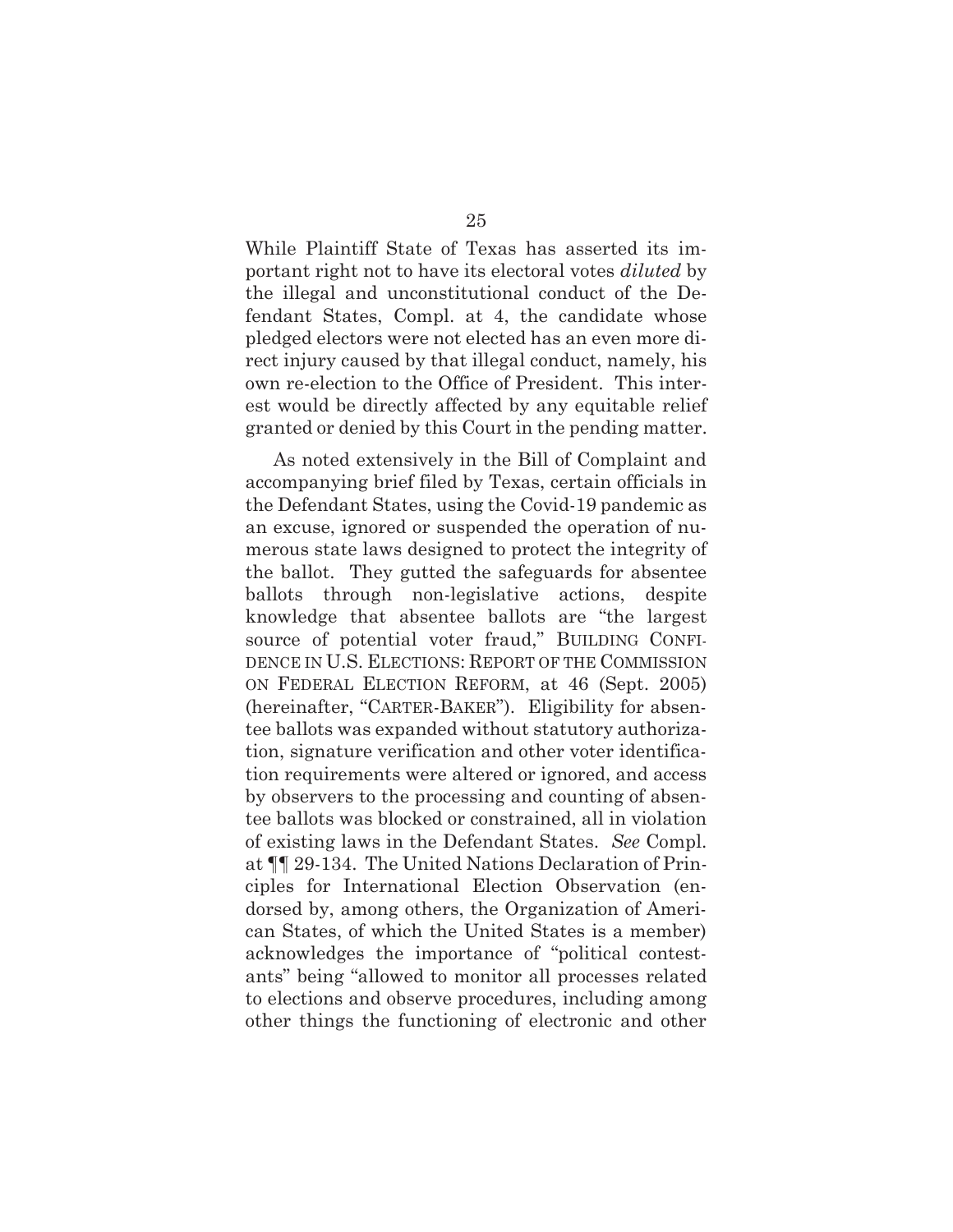electoral technologies inside polling stations, counting centers and other electoral facilities, as well as the transport of ballots and other sensitive materials." DECLARATION OF PRINCIPLES FOR INTERNA-TIONAL ELECTION OBSERVATION, Principal 14, p. 5 (Oct. 27, 2005).5 The United States State Department has also found that "prohibition of local independent observers at polling stations" is one of the factors demonstrating that elections are "not free and fair." Michael Pompeo, "Press Statement: Presidential Elections in Belarus" (Aug. 10, 2020).6

Because the U.S. Constitution assigns plenary power for determining the "manner" of choosing presidential electors to the *Legislature* of the State, U.S. Const. art. II, § 1, cl. 2; *Bush v. Gore*, 531 U.S. 98, 104 (2000)those actions by non-legislative election officials in the state, which were not authorized or ratified by the state Legislature, were unconstitutional. *See, e.g., Bush II*, 531 U.S. at 103-105; *McPherson v. Blacker,* 146 U.S. 1, 35 (1892).

As Texas noted in its brief, the Article II assignment to state legislatures of the power to decide the manner of choosing electors was adopted to ensure the integrity of the presidential selection process: "Nothing was more to be desired than that every practicable obstacle should be opposed to cabal, intrigue, and corruption." FEDERALIST NO. 68 (Alexander Hamilton). When a State fails to conduct a valid election—for any reason—"the electors may be appointed on a

<sup>5</sup> Available at https://www.cartercenter.org/resources/pdfs/peace/ democracy/des/declaration\_code\_english\_revised.pdf.

<sup>6</sup> At https://www.state.gov/presidential-elections-in-belarus/.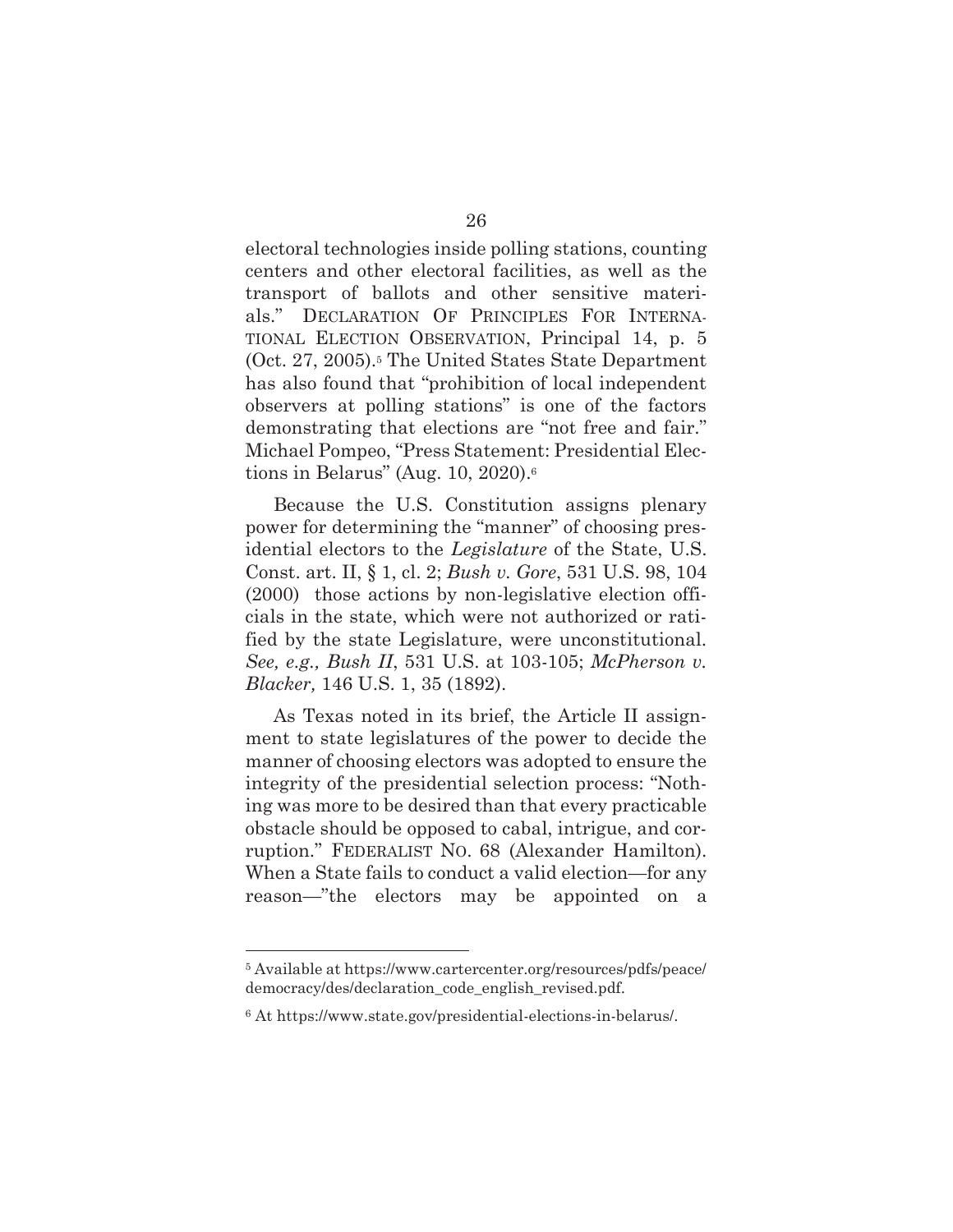subsequent day in such a manner *as the legislature of such State may direct*." 3 U.S.C. § 2 (emphasis added).

The illegal suspension or violation of state law thus calls directly into question the certification of the results of the elections in Defendant States for Vice President Joe Biden, Proposed Plaintiff in Intervention's opponent in the election. President Trump's interest in the outcome of this litigation could therefore not be more acute.

Moreover, Defendant States have a combined total 62 electoral votes. Absent those votes, President Trump appears to have 232 electoral votes and former Vice President Biden appears to have 244, both well short of the 270 electoral votes necessary to constitute a majority of the total number of electoral votes and prevail in the election pursuant to the terms of the Twelfth Amendment. Thus, Defendant States' electors will determine the outcome of the election. Alternatively, if Defendant States are unable to certify 38 or more electors, neither candidate will have a majority of the total number of electors in the Electoral College, in which case the election would devolve to the House of Representatives under the Twelfth Amendment.

This Court looks to the Federal Rules of Civil Procedure in matters arising under its original jurisdiction, but does so only as a "guide." S. Ct. Rule 17.2; *Arizona v. California*, 460 U.S. 605, 614 (1983); *Utah v. United States*, 394 U.S. 89, 95 (1969). This Court's own jurisprudence on intervention in original actions, rather than the jurisprudence in the district courts on the application of Rule 24 of the Rules of Civil Procedure, is controlling. Proposed Plaintiff in Intervention meets the requirements for intervention of right or, at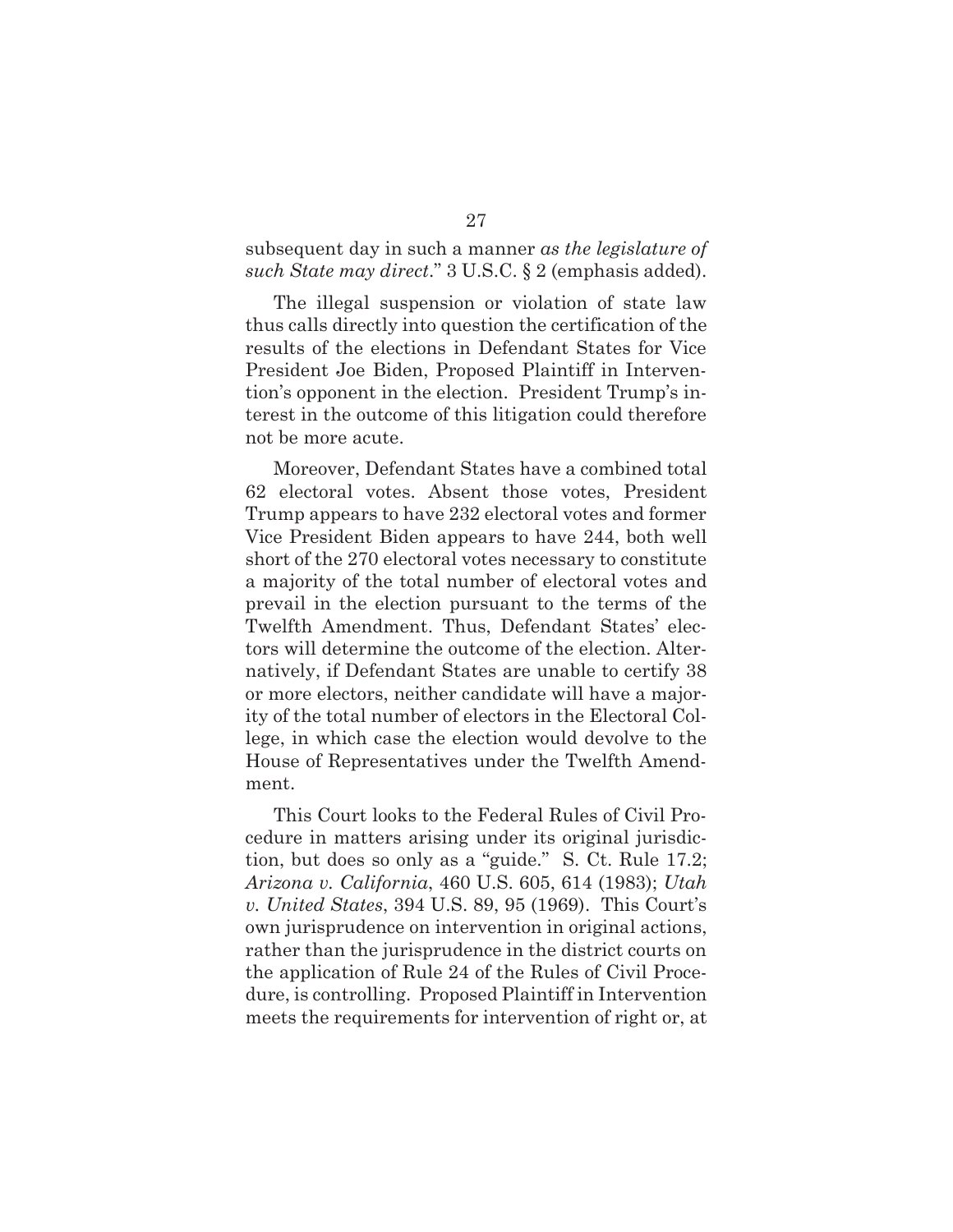the very least, permissive intervention, as those requirements have been applied by this Court.

#### **A. Donald Trump meets the Rule 24(a) requirements for intervention as of right.**

The requirements for a motion to intervene as of right are: (1) timely application, (2) an interest relating to the subject matter of the action, (3) potential impairment, as a practical matter, of that interest by the disposition of the action, and (4) lack of adequate representation of the interest by the existing parties to the action. *State v. City of Chicago*, 912 F.3d 979 (7th Cir. 2019). Each of these requirements must be evaluated liberally in favor of intervention:

A liberal policy in favor of intervention serves both efficient resolution of issues and broadened access to the courts. By allowing parties with a practical interest in the outcome of a particular case to intervene, [the court] often prevent[s] or simplifies] future litigation involving related interests; at the same time, [the court] allow[s] an additional interested party to express its views ....

*United States v. City of Los Angeles*, 288 F.3d 391, 398 (9th Cir. 2002).

The motion to intervene, filed within days of the filing of the original motion for leave to file a Bill of Complaint and before the expedited date set by the Court for response by the Defendant States, is clearly timely.

As a candidate for office at the election at issue, President Trump just as clearly has an interest related to the subject matter of the litigation, which interest will be affected whether this Court decides to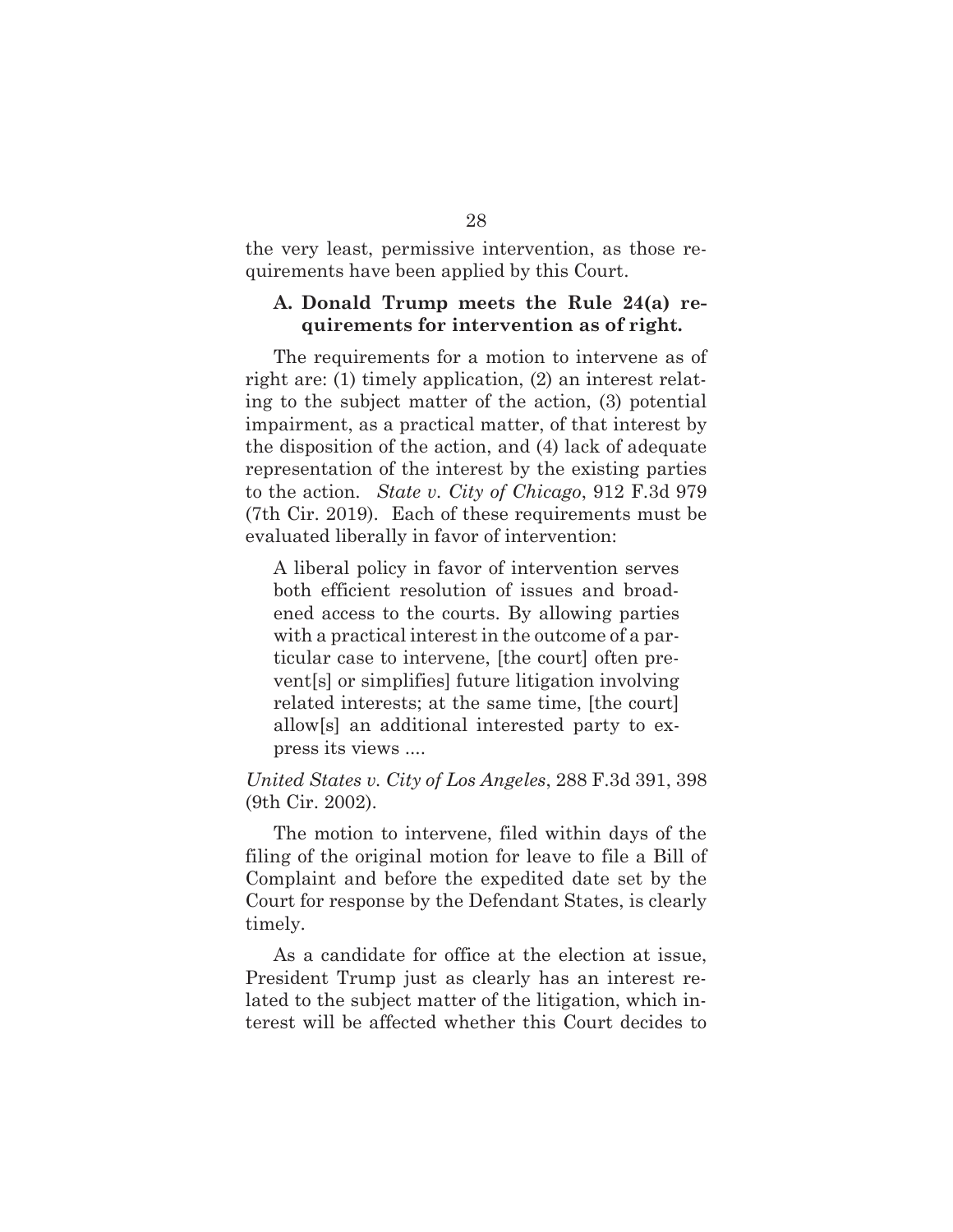grant or to deny the equitable relief sought by Texas. He has "a personal interest in winning and holding office," *Hoblock v. Albany Cty. Bd. of Elections*, 233 F.R.D. 95, 99 (N.D.N.Y. 2005), as well as in ensuring that the election was conducted legally and constitutionally, *see generally Bush v. Gore*, 531 U.S. 98 (2000).

Finally, Plaintiff in Intervention arguably meets the "adequacy of representation" prerequisite of Rule 24(a) because his interests as a candidate are sufficiently distinct from those pressed by Texas. The burden of showing inadequacy of representation by existing parties is "minimal." *Trbovich v. United Mine Workers*, 404 U.S.528, 538 n.10 (1972).

Texas has expressly noted that its primary interest is in who is elected as *Vice President*, because the Vice President serves as the President of the Senate, in which Texas's own sovereign interests are represented. Brief at 13. President Trump's primary interest is in whether he is re-elected as *President.* Texas also seeks to ensure that the votes cast by its citizens are not unlawfully *diluted* by illegal votes case in the Defendant States; President Trump seeks to have the votes cast in the Defendant States unlawfully for his opponent to be deemed invalid. Although the interests of voters and candidates overlap and "do not lend themselves to neat separation," *Anderson v. Celebrezze*, 460 U.S. 780, 786 (1983) (quoting *Bullock v. Carter*, 405 U.S. 134, 143 (1972)), they are distinct interests. *See, e.g.*, *Bullock*, 405 U.S. at 143 (assessing a candidate's challenge to a filing fee under a different standard than it had previously applied to poll taxes on voters). The interests of candidates and voters "are not aligned, since Candidates have a personal interest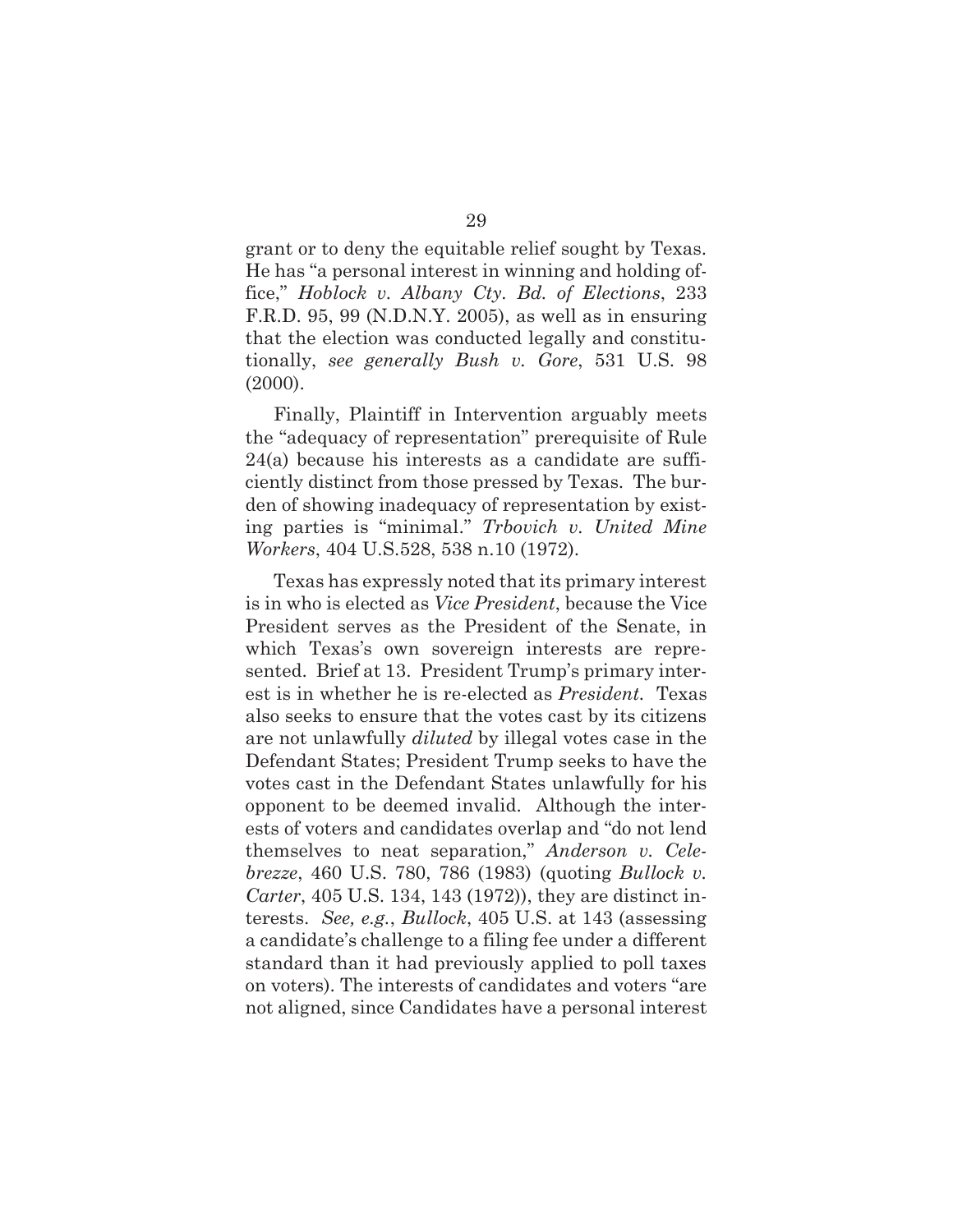in winning and holding office, while the voters simply in having their votes counted and protected, regardless of who they actually voted for." *Hoblock*, 233 F.R.D. at 99. President Trump's interests here are distinct enough to warrant intervention as of right even under Rule 24(a) itself.

Moreover, although the relief that Texas is seeking is the same that President Trump will be seeking in intervention, this Court has not applied the "adequacy of representation" requirement of Rule 24 as strictly when considering requests to intervene in matters arising under its original jurisdiction. It has, for example, allowed for "*at a minimum*" "permissive intervention" by Indian Tribes where the United States' action on their behalf "would bind the Tribes to any judgment," rejecting the States' argument in the case that the presence of the United States already insured adequacy of representation. *Arizona v. California*, 460 U.S. at 615 (emphasis added). "The Indians' participation in litigation critical to their welfare should not be discouraged," the Court held. *Id.* So, too, in this case. The President's participation in litigation critical to his election should be welcomed.

## **B. Alternatively, Donald Trump meets the Rule 24(b) requirements for permissive intervention, as applied in original jurisdiction matters.**

Rule 24(b) provides the grounds for permissive intervention. "On timely motion, the court may permit anyone to intervene who … (B) has a claim or defense that shares with the main action a common question of law or fact." Fed. R. Civ. Proc. 24(b)(1). In addition, "In exercising its discretion, the court must consider whether the intervention will unduly or prejudice the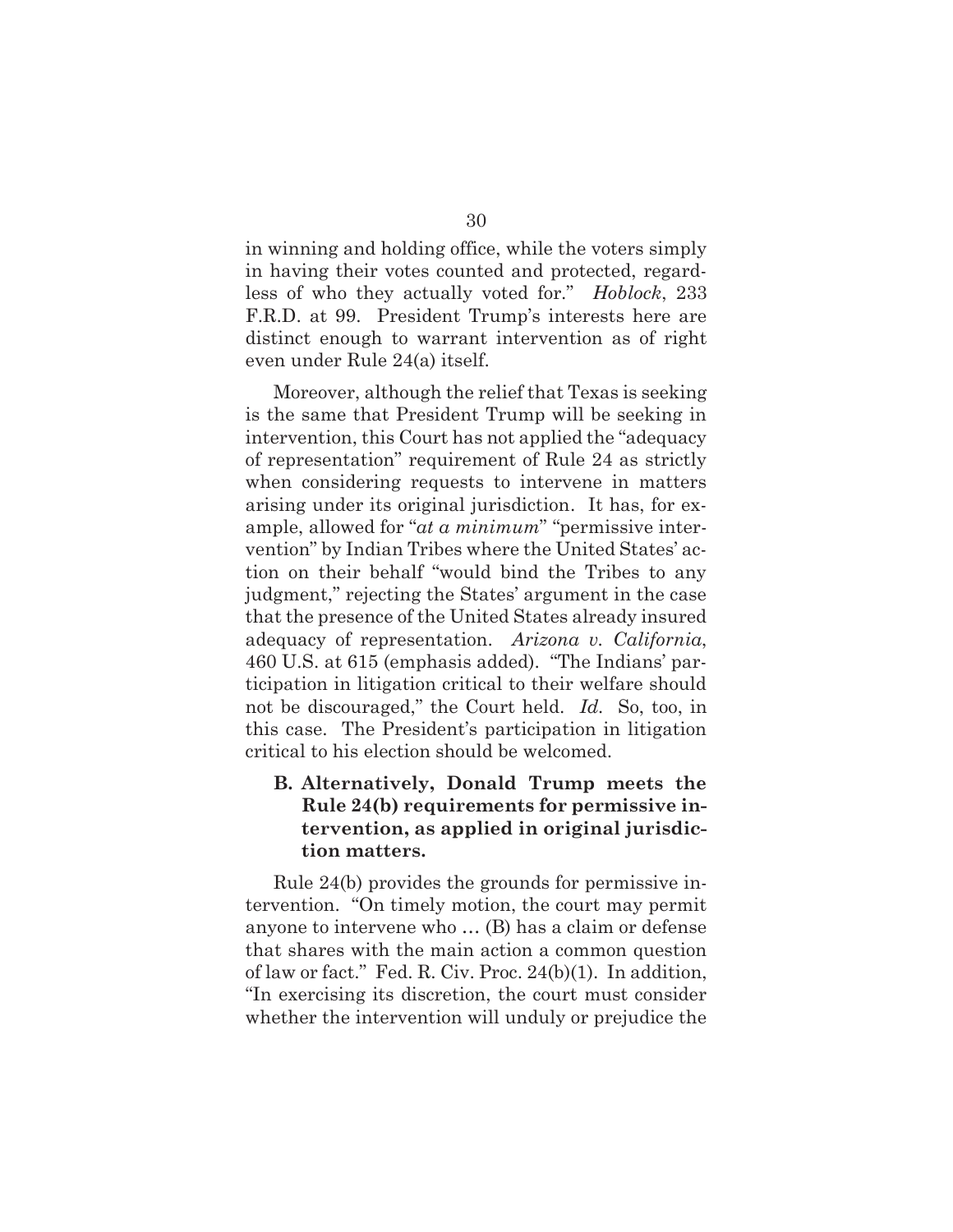adjudication of the original parties' rights." *Id.* at 24(b)(3). Although the requirements merely serve as a "guide" in this Court on original jurisdiction matters, President Trump easily meets them.

First, President Trump's claims about the illegal violations of state law that occurred in the Defendant States, in contravention of the authority provided to the Legislatures of those States by Article II of the U.S. Constitution, is identical to the principal legal claim made by Texas, and it is based on the same set of facts asserted by Texas.

Second, President Trump's motion to intervene is filed only days after the original action was filed. It is therefore clearly "timely," and because it does not raise additional issues for adjudication, it will not "prejudice the adjudication of the original parties' rights," unduly or otherwise.

The lower courts have also considered several other factors in deciding whether to grant permissive intervention, including: whether there is an independent ground for jurisdiction, *Beckman Industries, Inc. v. International Ins. Co.*, 966 F.2d 470 (9th Cir. 1992); the nature and extent of the proposed intervenor's interests and whether the intervenor's participation will contribute to the full development of underlying factual issues and to the just and equitable resolution of the legal questions presented, *U.S. Postal Service v. Brennan*, 579 F.2d 188 (2nd Cir. 1978); and even whether the interests of proposed intervenors are adequately represented by existing parties, *Venegas v. Skaggs,* 867 F.2d 527 (9th Cir. 1989), though some courts treat adequacy of representation as a point of distinction between permissive intervention and intervention as of right.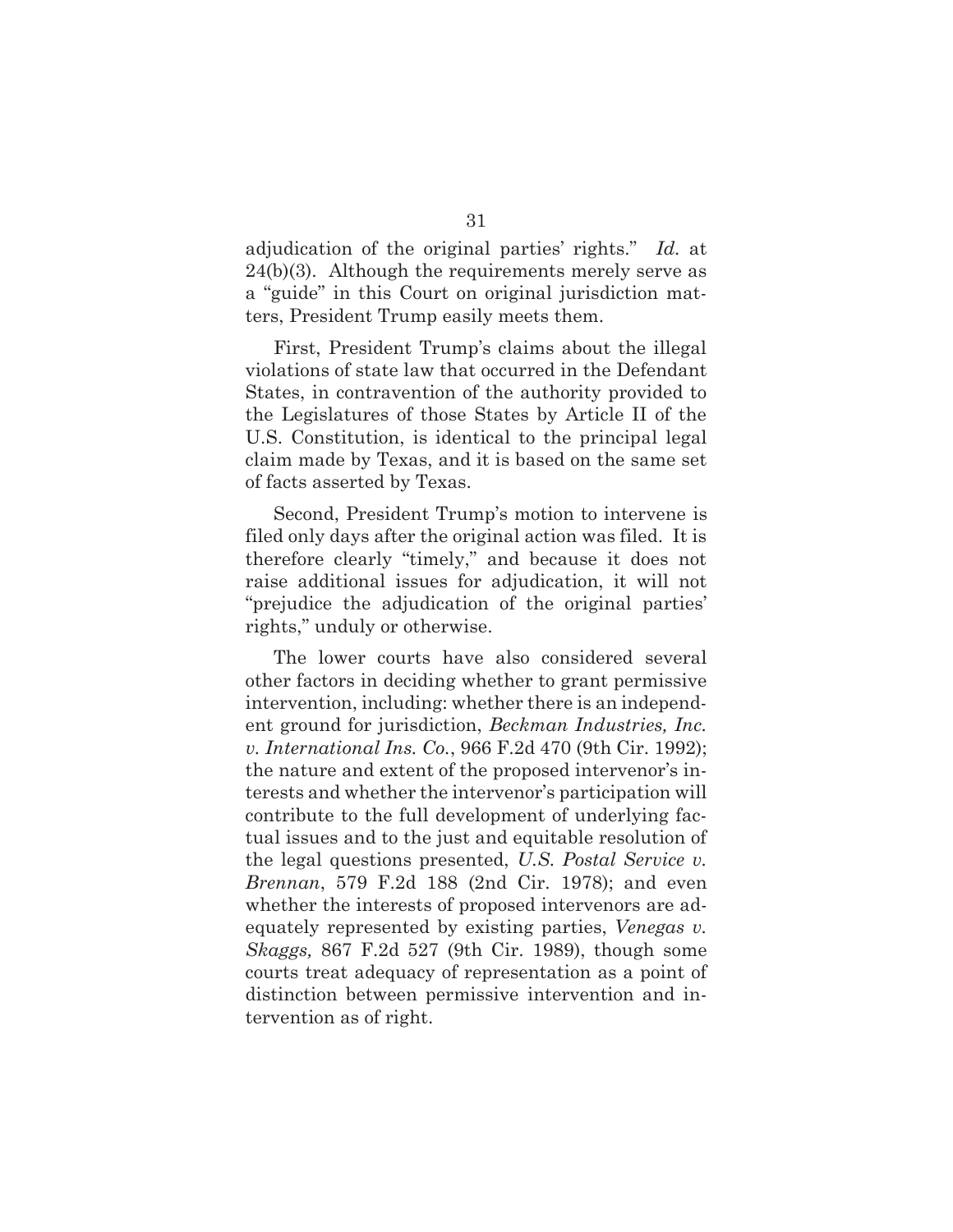But for the Eleventh Amendment, there would be no doubt that President Trump could invoke the original jurisdiction of this Court by his own initiative. There is original jurisdiction under Article III, § 2, cl. 2, because this is a case "in which a State [is] a party." No additional statutory grant of jurisdiction is required. "The original jurisdiction of the Supreme

Court is conferred not by the Congress but by the Constitution itself. This jurisdiction is self-executing, and needs no legislative implementation." *California v. Arizona*, 440 U.S. 59, 65 (1979) (citing *Kentucky v. Dennison*, 65 U.S. (24 How.) 66, 96 (1860); *Florida v. Georgia*, 58 U.S. (17 How.) 478, 492 (1854); *Martin v. Hunter's Lessee*, 14 U.S. (1 Wheat.) 304, 332 (1816)).

There is also jurisdiction under Article III, § 2, cl. 1 because this case "arises under [the] Constitution." The Electors Clause of Article II, § 1 assigns plenary power to the State Legislatures to determine the manner of choosing electors. Violations by non-legislative officials of the statutory scheme established in pursuance of that power therefor violates the Electors Clause. *See Bush v. Gore*, 531 U.S. at 105; *see also id.*  at 113 (Rehnquist, C.J., concurring) (any "significant departure from the legislative scheme for appointing Presidential electors presents a federal constitutional question").

There is also diversity jurisdiction under Article III, § 2, cl. 1, because the complaint in intervention is a suit between a State and a citizen of another State. President Trump, a citizen of the state of Florida, is diverse from each of the Defendant States.

There is no Eleventh Amendment bar to this action because it is an intervention in a suit between two or more States. *See, e.g., Maryland v. Louisiana*, 451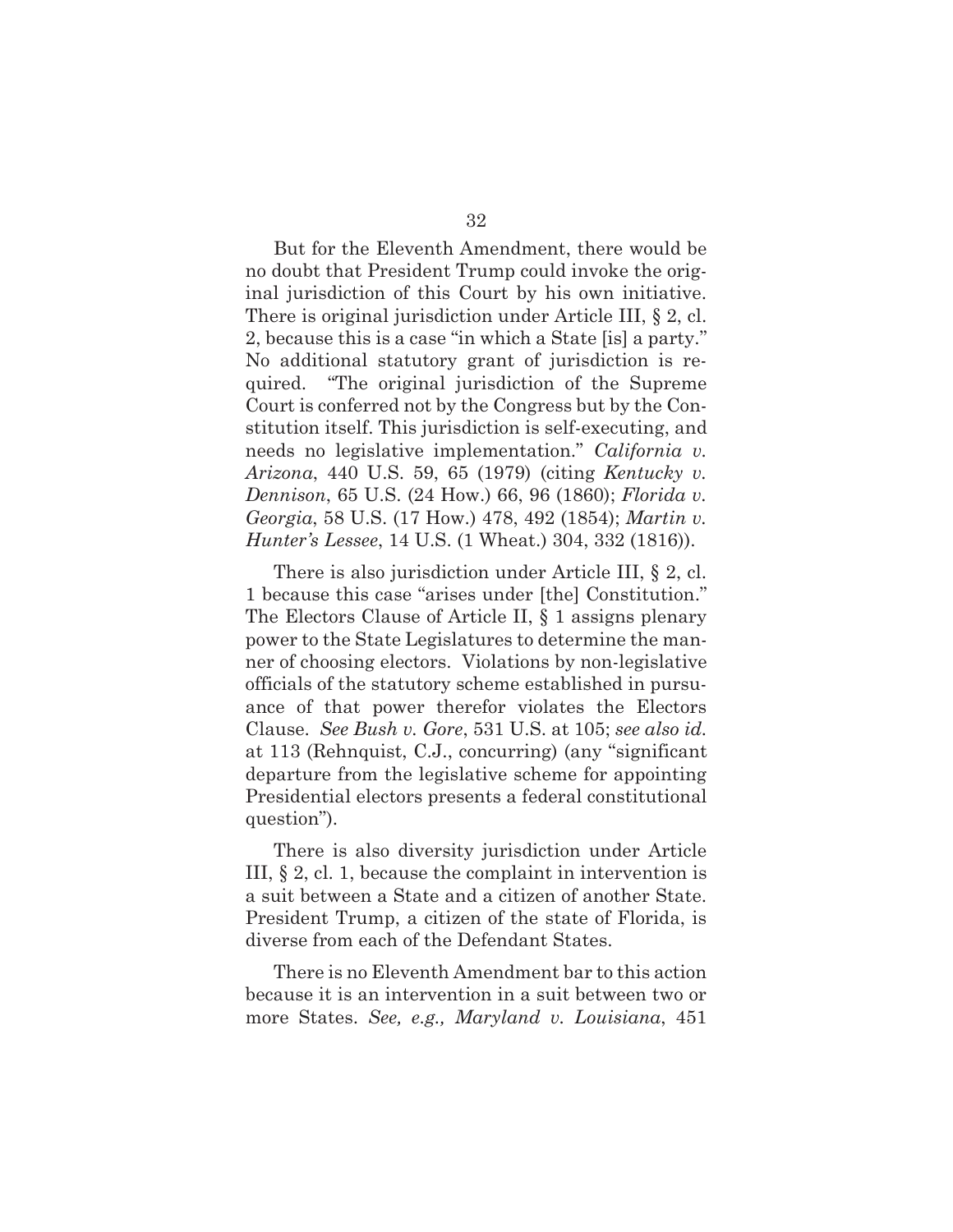U.S. 725, 745 n.21 (1981) (("[I]t is not unusual to permit intervention of private parties in original actions"); *Texas v. Louisiana*, 416 U.S. 965 (1974) (city in Texas permitted to intervene); *Arizona v. California*, 373 U.S. 546 (1963) (state agencies); *Oklahoma v. Texas*, 258 U.S. 574, 581 (1922) (noting that numerous parties intervened to make claims to the property over which the Court had taken control and that "ancillary" jurisdiction over such claims was proper "although independent suits to enforce the claims could not be entertained in that court").

Second, because proposed Plaintiff in Intervention does not seek to bring new claims against the States, and only asks to participate in an adjudication of his vital rights as a candidate that will be addressed in this cases for which there already is jurisdiction, "the States' sovereign immunity protected by the Eleventh Amendment is not compromised." *Arizona v. California*, 460 U.S. at 614 (citing *Maryland v. Louisiana,* 451 U.S. 725, 745, n. 21 (1981)).

As for the nature and extent of the proposed intervenor's interests and whether the intervenor's participation will contribute to the full development of underlying factual issues and to the just and equitable resolution of the legal questions presented, President Trump's interest in his *own* election is sufficiently distinct from the interests asserted by Texas to warrant at least permissive intervention.

Finally, to the extent it should be considered at all under the permissive intervention head, this Court's holding in *Arizona v. California* that Indian Tribes with claims to water rights that were already being advanced by the United States "on their behalf" nevertheless qualified "at a minimum" for permissive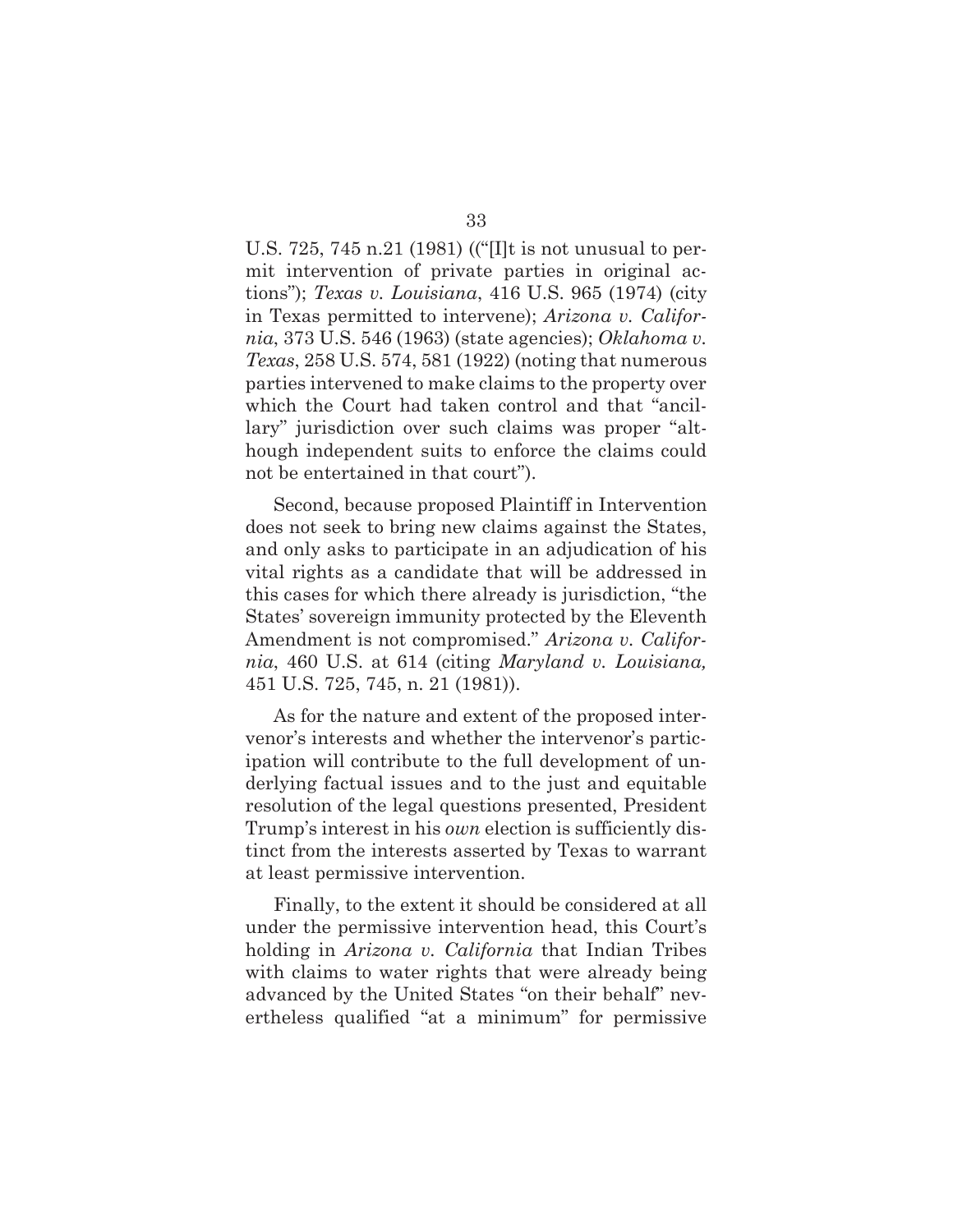intervention against an adequacy of representation challenge, 460 U.S. at 615, is sufficient to warrant at least permissive intervention here as well.

### **II. President Trump's Proposed Complaint in Intervention Meets the Standards Set By This Court.**

Original proceedings in this Court follow the Federal Rules of Civil Procedure. "The form of pleadings and motions prescribed by the Federal Rules of Civil Procedure are followed." S. Ct. Rule 17.2. This would include motions for leave to intervene, and therefore such a motion "must state the grounds for intervention and be accompanied by a pleading that sets out the claim or defense for which intervention is sought." Fed. R. Civ. Proc. Rule 24(c). The complaint must set out "a short and plain statement of the claim showing that the pleader is entitled to relief." Fed. R. Civ. Proc. Rule 8(a)(2). President Trump's proposed Bill of Complaint in Intervention, which is attached hereto, meets those requirements.

#### **A. The claims raise a "case or controversy."**

Like any other action, an original action must meet the Article III criteria for a case or controversy: cognizable injury to the plaintiffs, causation by the challenged conduct, and redressable by a court. *Lujan v. Defenders of Wildlife*, 504 U.S. 555, 561-62 (1992). Plaintiff in Intervention has standing under those rules.

As a candidate, President Trump clearly has a cognizable, particularized injury to challenge an election that was conducted contrary to state law, and therefore contrary to the "manner" set out by state legislatures in exercising their plenary power under Article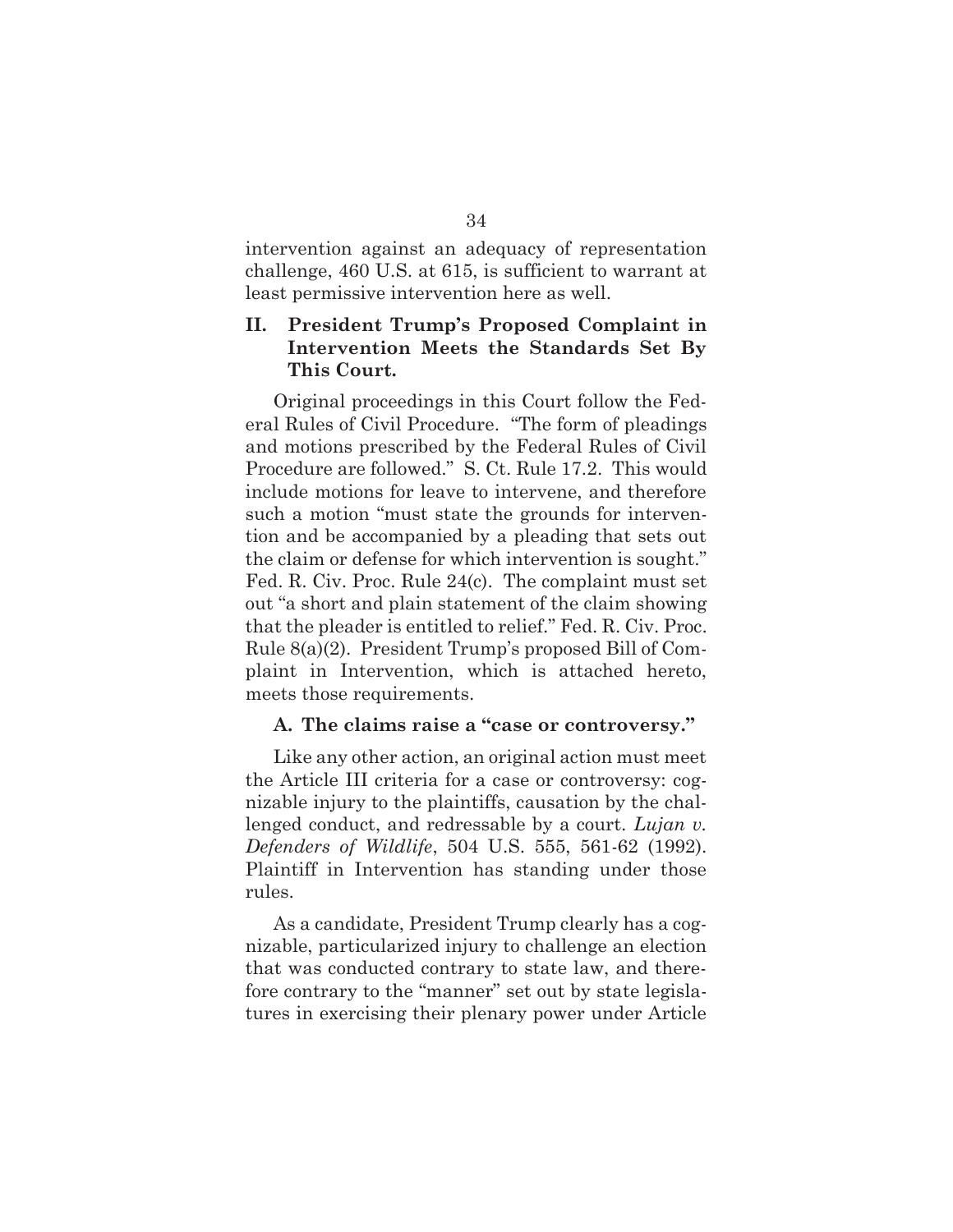II of the federal constitution. The violations of state law were caused by the Defendant States and the election officials of the States. And a declaration by this Court that, as a result of those violations, electors cannot be legally certified or cast votes in the electoral college (at least until separately ratified by the state Legislature) would provide redress for the Plaintiff in Intervention's injury.

## **1. Plaintiff in Intervention suffered an injury in fact.**

Candidates for the office of President clearly have standing to challenge a state's compliance with the election laws pursuant to which the election for presidential electors is conducted, even though, technically, the election chooses the electors who are pledged to that candidate, not the candidate himself. *See, e.g., Storer v. Brown*, 415 U.S. 724, 738 n.9 (1974).

### **2. The Defendant States caused the injuries.**

Non-legislative officials, in the Defendant States, either on their own initiative or in conjunction with lawsuits designed to change state law, directly caused the challenged violations of the Electors Clause. In the case of Georgia, acquiesced to such changes by settling a federal lawsuit. The Defendants thus caused Plaintiff in Intervention's injuries.

### **3. The requested relief would redress the injuries.**

Plaintiff in Intervention adopts the arguments of the State of Texas relative to redressability. Brief 15- 17.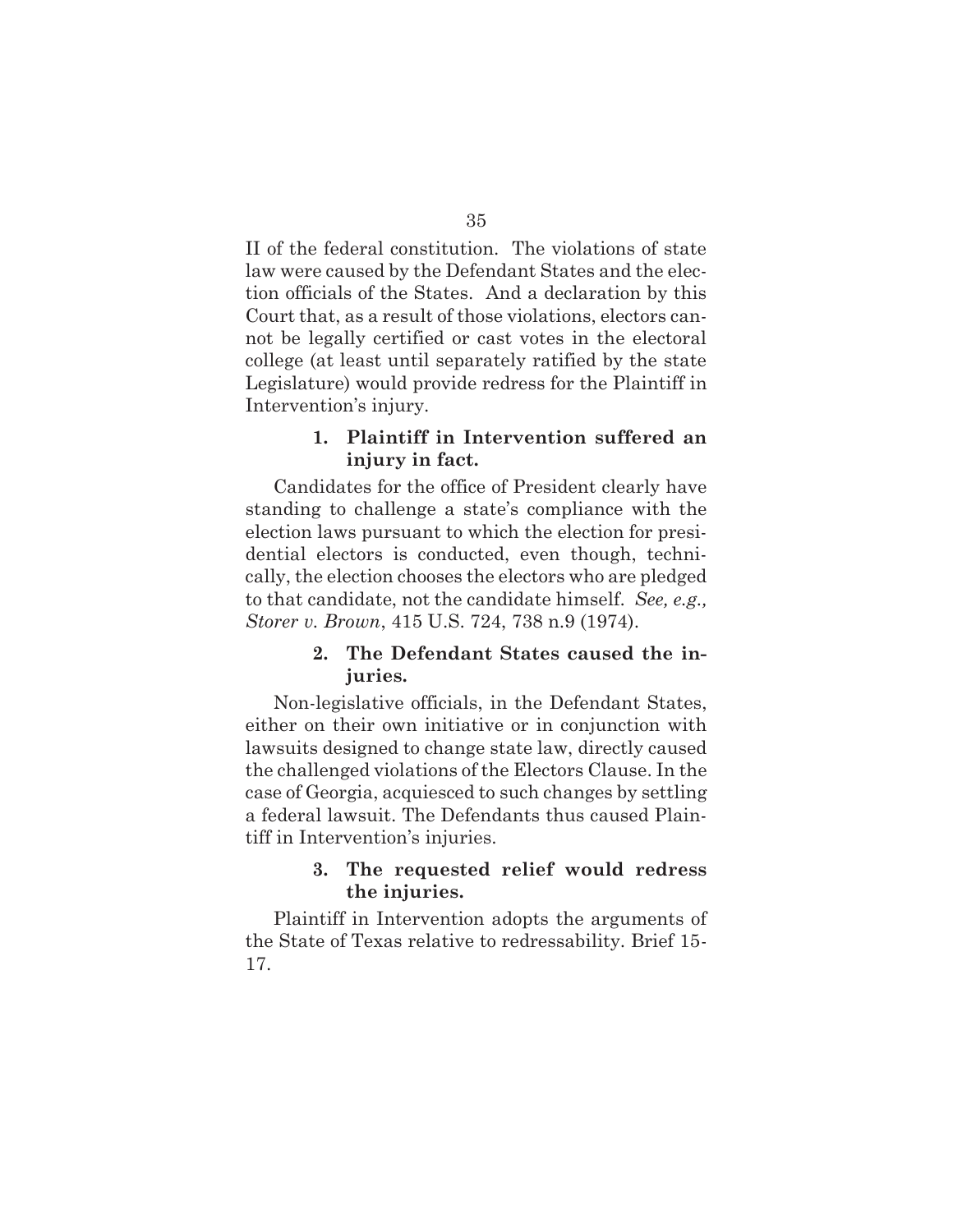### **B. Plaintiff in Intervention also has prudential standing.**

Beyond the constitutional baseline, standing doctrine also poses prudential limits like the zone-of-interests test. *Ass'n of Data Processing Serv. Org., Inc. v. Camp*, 397 U.S. 150, 153 (1970). Prudential doctrines pose no barrier here.

First, the injuries asserted here are "arguably within the zone of interests to be protected or regulated by the … constitutional guarantee in question." *Camp*, 397 U.S. at 153. The Court has relied on the structure of the Constitution to provide the one-person, one-vote standard, *Wesberry v. Sanders*, 376 U.S. 1, 7-8 & n.10 (1964), and this case is similar. The structure of the Electoral College provides that each State is allocated a certain number of Electors depending upon that State's representation in Congress and that each State must abide by constitutional requirements in the appointment of its Electors. When the election in a State violates those requirements in a presidential election, the interests of the candidates in that election are harmed.

#### **C. Balance of Equities**

As this Court recognized in *McPherson v. Blacker*, the authority to choose presidential electors:

is conferred upon the legislatures of the states by the Constitution of the United States, and cannot be taken from them or modified by their state constitutions. ... *Whatever provisions may be made by statute, or by the state constitution, to choose electors by the people, there is no doubt of the right of the legislature to resume*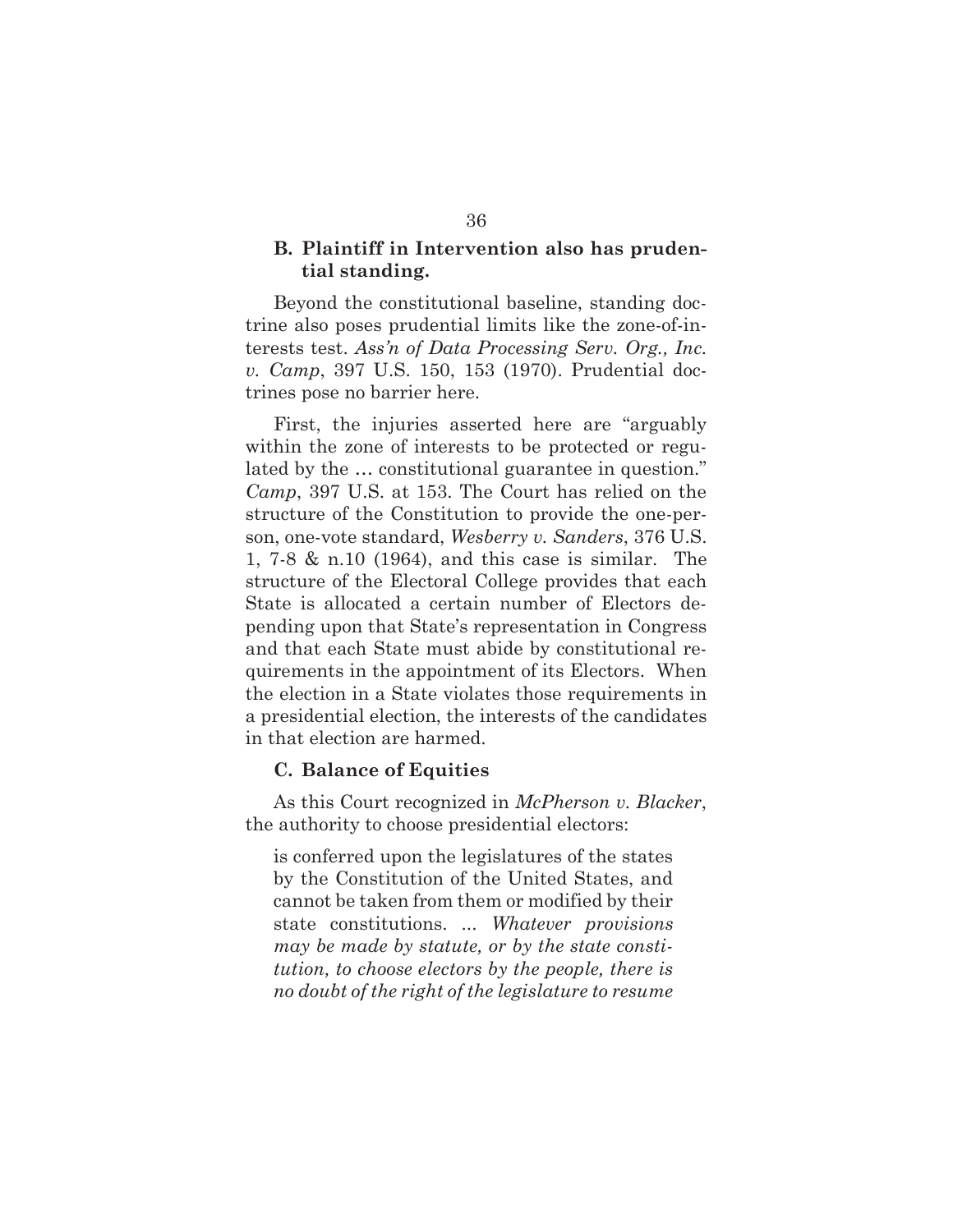### *the power at any time, for it can neither be taken away or abdicated*.

146 U.S. at 35 (emphasis added) (internal quotations omitted). The Defendant States would suffer no cognizable injury from this Court's enjoining their reliance on an unconstitutional vote.

Plaintiff in Intervention adopts the arguments of Texas relative to mootness, ripeness, political question, adequacy of an alternate remedy or forum, Brief 17-22.

## **III. The Preservation of the Rule of Law Is Essential for the Preservation of Our Nation's Belief In the Legitimacy of Self-Government**

Despite the chaos of election night and the days which followed, the media has consistently proclaimed that no widespread voter fraud has been proven. But this observation misses the point. The constitutional issue is not whether voters committed fraud but whether state officials violated the law by systematically loosening the measures for ballot integrity so that fraud becomes undetectable.

Over three hundred cases were brought to undermine existing state law relative to ballot security and integrity.7 These cases had a design and a purpose. But this Court has made it clear that courts do not have the authority to erect their own standards for

<sup>7</sup> *See* Amy Sherman, "2020 election lawsuits and ballot access: what you need to know," Politifact (Nov. 2, 2020), available at https://www.politifact.com/article/2020/nov/02/2020-electionlawsuits-and-ballot-access-what-you-/ (referring to Stanford-MIT Healthy Elections Project litigation tracker https://healthyelections-case-tracker.stanford.edu/cases).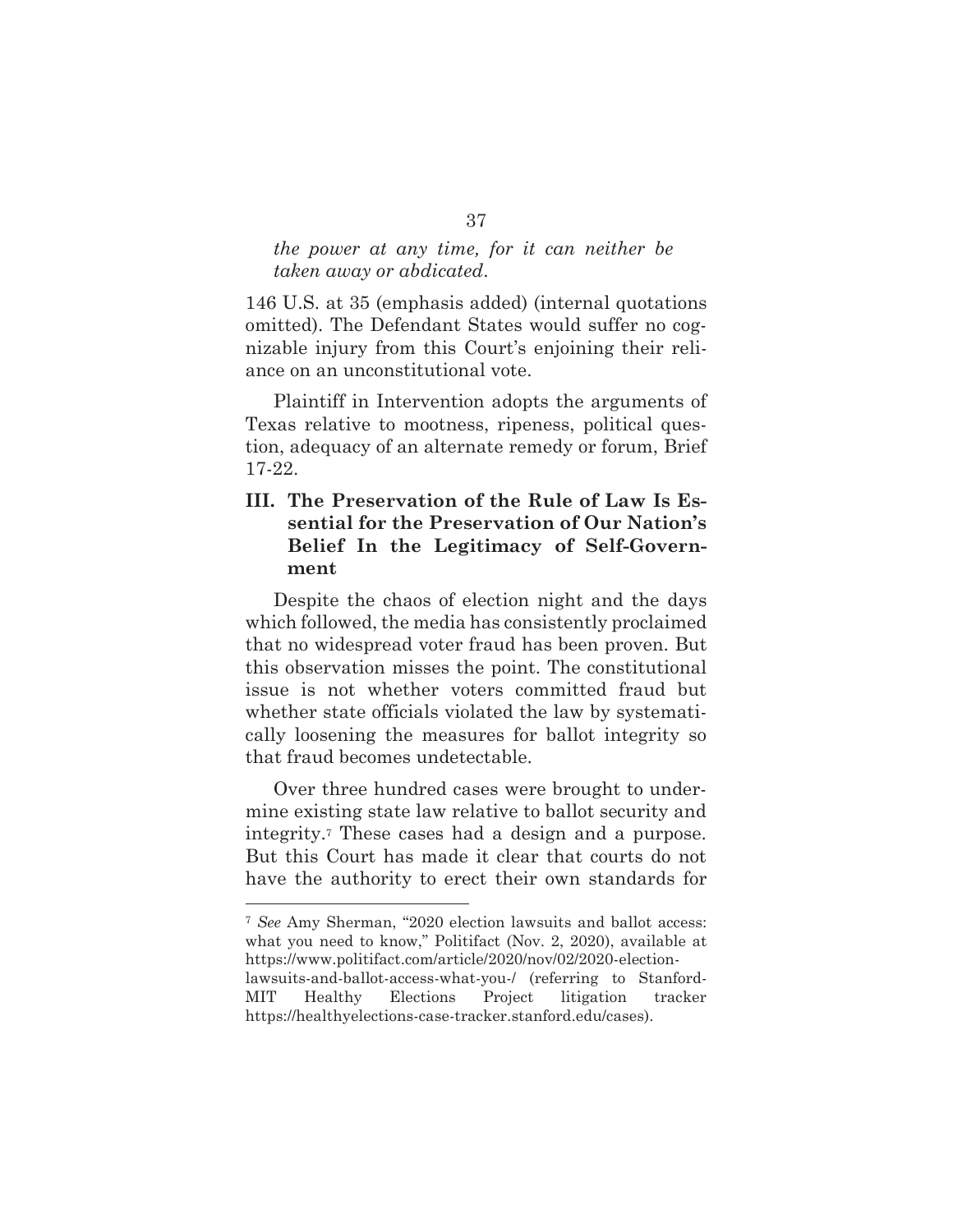presidential elections. *Bush v. Gore,* 531 U.S. 98 (2000).

Creating rules by litigation and by executive officials can be done in certain contexts, but a presidential election is not one of them. Only state legislatures can make such rules.

The public record demonstrates a ballot-counting process replete with chaos, confusion, and partisan bias. These things on their own do not create a constitutional crisis. A true constitutional crisis arises when non-legislative officials seek to change the rules of the game in a manner that is contrary to the dictates of the Constitution.

A pronouncement "we played by the rules" rings hollow when the persons making such claims changed the rules in an unauthorized manner.

Whatever doubt there is about fraud by voters or political operatives, there is no doubt that the officials of the Defendant States changed the rules of the contest in an unauthorized manner.

A candidate for President of the United States and every citizen of this country are entitled by the Constitution to something far better. They are entitled to an election where every *lawful* vote counts and that every effort to change the law in an unauthorized manner is met with a clear answer. Such actions are unconstitutional.